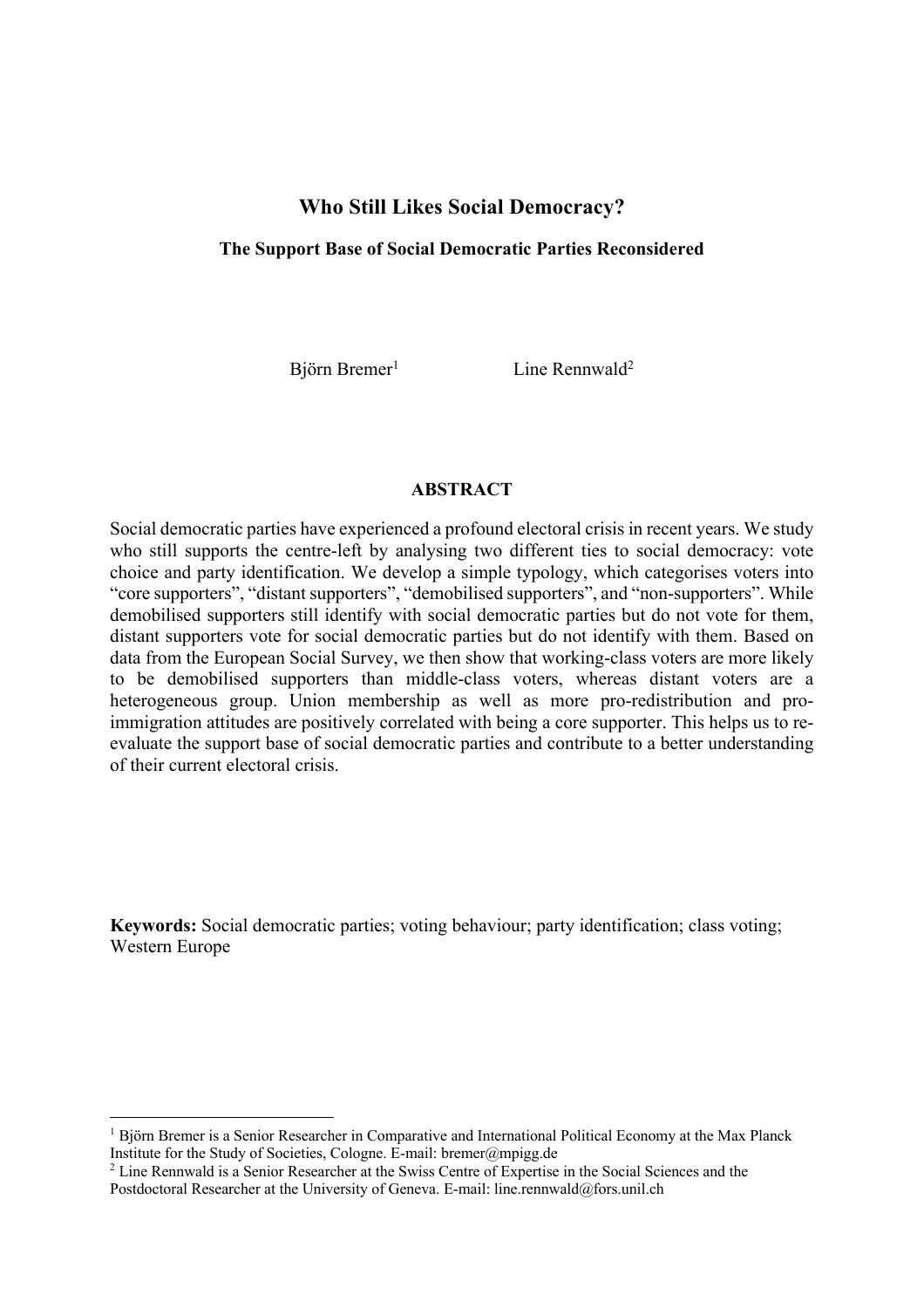## **Introduction**

Social democratic parties are facing an existential crisis. In the last few years, they were decimated in some countries like Greece, France, or the Netherlands but they also lost significantly in many other countries. Even in countries, where social democrats have recently won elections again, their vote share remains relatively meagre (e.g. Germany, Norway). As a result, the average vote share of the once-dominant centre-left has stabilised at an unprecedented low in Western Europe, leaving them at risk of sliding into political insignificance (Benedetto et al., 2020; Abou-Chadi and Wagner, 2019; Loxbo et al., 2021).

The existing literature focuses on the declining vote share of social democratic parties across Europe and the changing characteristics of their electorate (e.g. Kitschelt, 1994; Gingrich and Häusermann, 2015; Rennwald, 2020; Bürgisser and Kurer, 2021). Yet, beyond voting, citizens exhibit other types of affinities (or non-affinities) to political parties. In particular, party identification (or party attachment) represents an important component of the citizen-party linkage. As party identification is more stable than vote choice, (formerly) large party families like the centre-left can often still draw on a sizeable group of people who have some sympathies for them. This begs the question of which voters still like social democracy and what the characteristics of these voters are. Moreover, within this group of supporters, it is unclear what determines whether individuals still turn out at elections in support of social democratic parties or not.

To answer these questions, we consider two different expressions of support to social democracy: vote choice *and* party identification. We investigate the individual-level determinants of convergence or divergence of these two different ties by categorising voters into "core supporters", "distant supporters", "demobilised supporters", and "non-supporters". While core supporters are those that identify with social democracy and still vote for them, we define demobilised supporters as individuals who still identify with social democratic parties but do not vote for them and distant supporters as individuals who vote for social democratic parties but do not identify with them. Using data from all waves of the European Social Survey (ESS) since the 2007/2008 financial crisis, we then descriptively map the distribution of citizens across these groups in Western Europe. Afterwards, we use regression analyses to identify factors that make people more or less likely to fall into the different groups.

The results indicate that core supporters only make up half of those people who display some ties to social democratic parties, leaving room for these parties to increase turnout on the one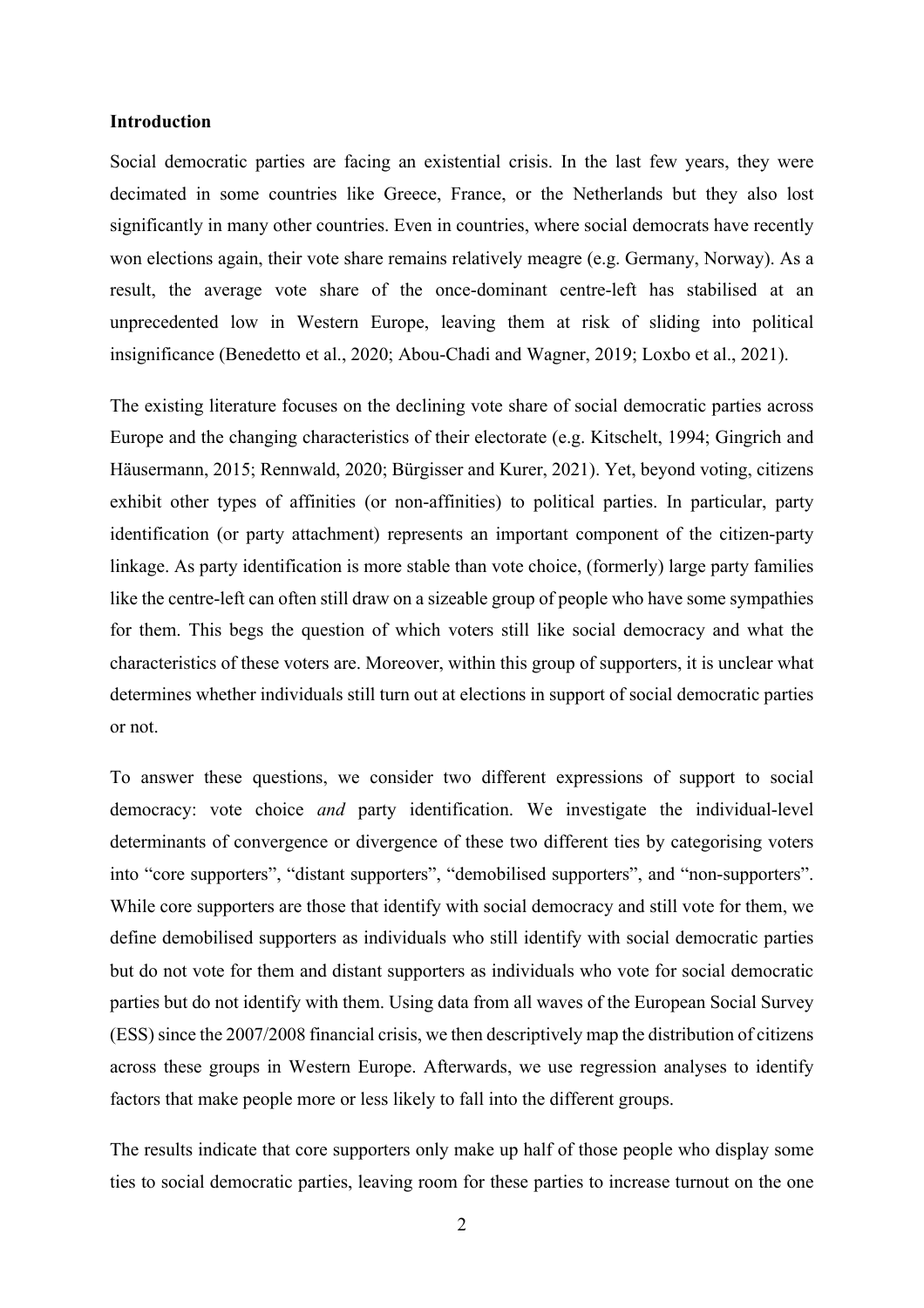hand and establish stronger ties with their supporters on the other hand. Exploring the determinants of belonging to the different groups of support, we show that working-class people are more likely to be demobilised supporters than middle-class people and this is true in almost all countries. In contrast, class differences are more muted in the case of distant supporters who can be found among a more diverse segment of the electorate. Union membership makes citizens much more likely to belong to the core supporters of social democracy. Being less enthusiastic about redistribution and immigration increases the propensity to belong to the demobilised and distant supporters.

The paper contributes to the literature on the transformation of social democracy as well as European party competition more generally. First, our typology helps to understand the current electoral malaise of social democracy. In particular, it allows us to focus on two problems that these parties face: the problem of mobilising their supporters to turn out at elections and as well as the problem of forging affective ties with voters who do not strongly identify with social democracy. Second, more generally our analysis emphasises the importance of considering other expressions of support for parties beyond vote share. Building on research which shows that sometimes even party members do not vote for "their" party (Polk and Kölln, 2018; det Vet et al. 2019), we highlight that it is useful to further differentiate support for parties. Given the fragmentation of party systems in Europe, this approach can easily be applied to other party families to better understand contemporary party politics.

## **Patterns of support for social democratic parties and their decline**

Social democratic parties have been challenged by large-scale structural transformation. Deindustrialisation, technological change, and educational expansion reduced the size of the traditional working class and its electoral relevance for the left (Fox Piven, 1991; Pontusson, 1995). The increasing dualisation of the workforce, furthermore, created a large group of outsiders who were unemployed or could only find employment in an increasing low-wage sector with little job security (Rueda, 2007). These changes contributed to a decline of traditional class voting (Evans, 1999; Knutsen, 2006; Rennwald and Evans, 2014) and facilitated a process of electoral realignment (e.g. Evans and Tilley, 2017; Oesch and Rennwald, 2018).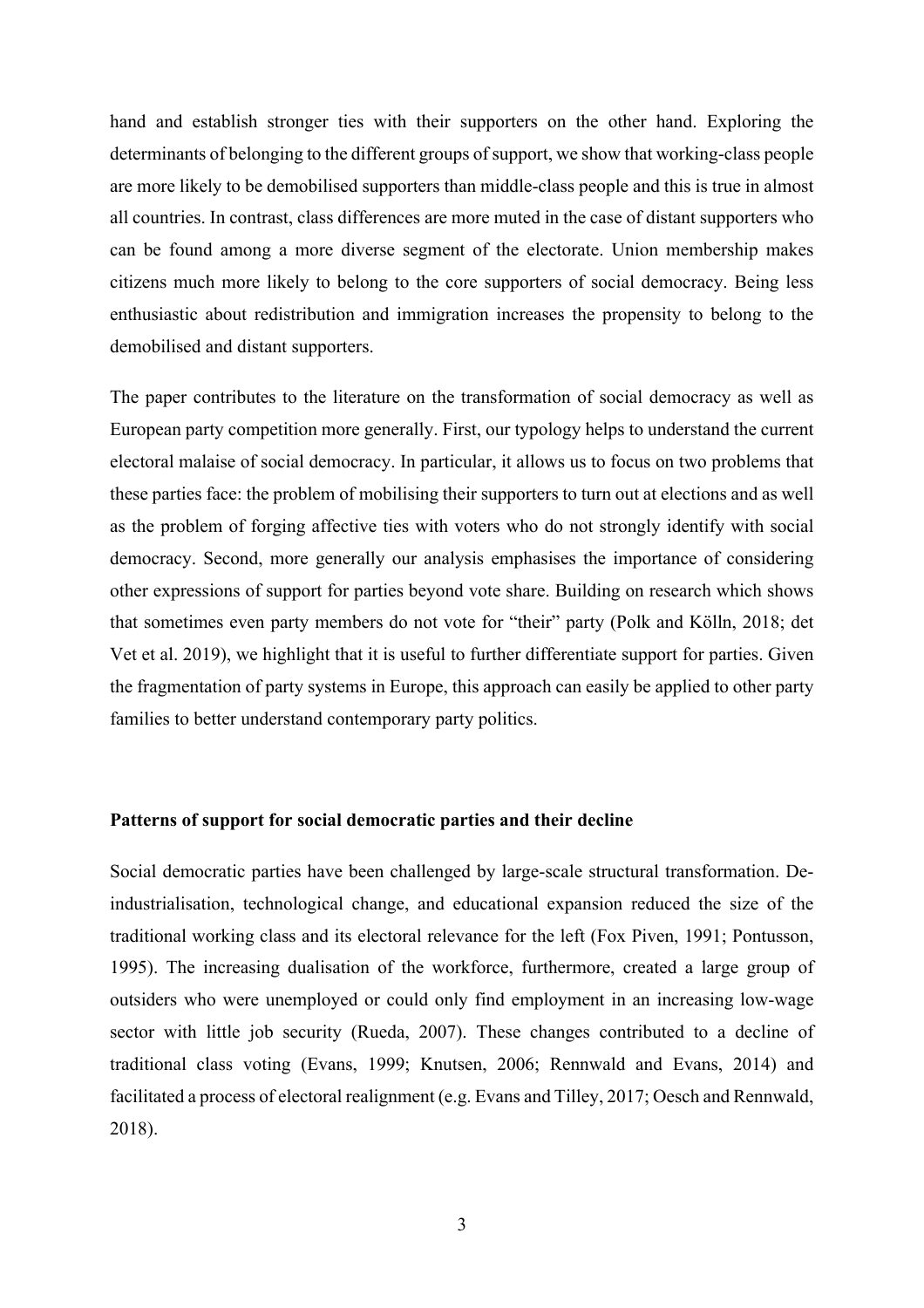

**Figure 1**: Average support for different left-wing party families in Western Europe, 1945-2021 Note: The figure shows the average vote share of different left-wing party families in 18 Western European countries. The vote share of individual parties is held constant for a given legislative period. It is calculated based on data from the ParlGov database (Döring and Manow, 2021).

In response to these challenges, social democratic parties developed electoral strategies to appeal to new constituencies and build cross-class coalitions (Przeworksi and Sprague, 1986; Kitschelt, 1994). They developed organisations that were more disconnected from voters and less rooted in working-class constituencies (Katz and Mair, 1995), shifting towards the right in programmatic terms (Glyn, 2001; Lavelle, 2008; Merkel et al., 2008). In the short run, this socalled "Third Way" (Giddens, 1998) was electorally successful, but it had negative electoral consequences in the long run (Arndt, 2013; Karreth et al., 2013; Schwander and Manow, 2017; Loxbo et al., 2021; Horn, 2021). As Figure 1 shows, in the context of the Great Recession, the vote share of social democratic parties tumbled. Within ten years, the average vote share of social democratic parties dropped by nearly ten percentage points.

To study this crisis of social democratic parties, most research has focused on individual-level vote choice (e.g. Abou-Chadi and Wagner, 2020; Rennwald and Pontusson, 2021) or aggregate electoral results (e.g. Benedetto et al., 2020; Loxbo et al., 2021). However, voters do not only regularly express support for parties through vote choice, but they also have other ties to political parties. In particular, the Michigan school stressed that in the 1950s and 1960s, it was natural for individuals to have a party identification, which is a useful concept to capture an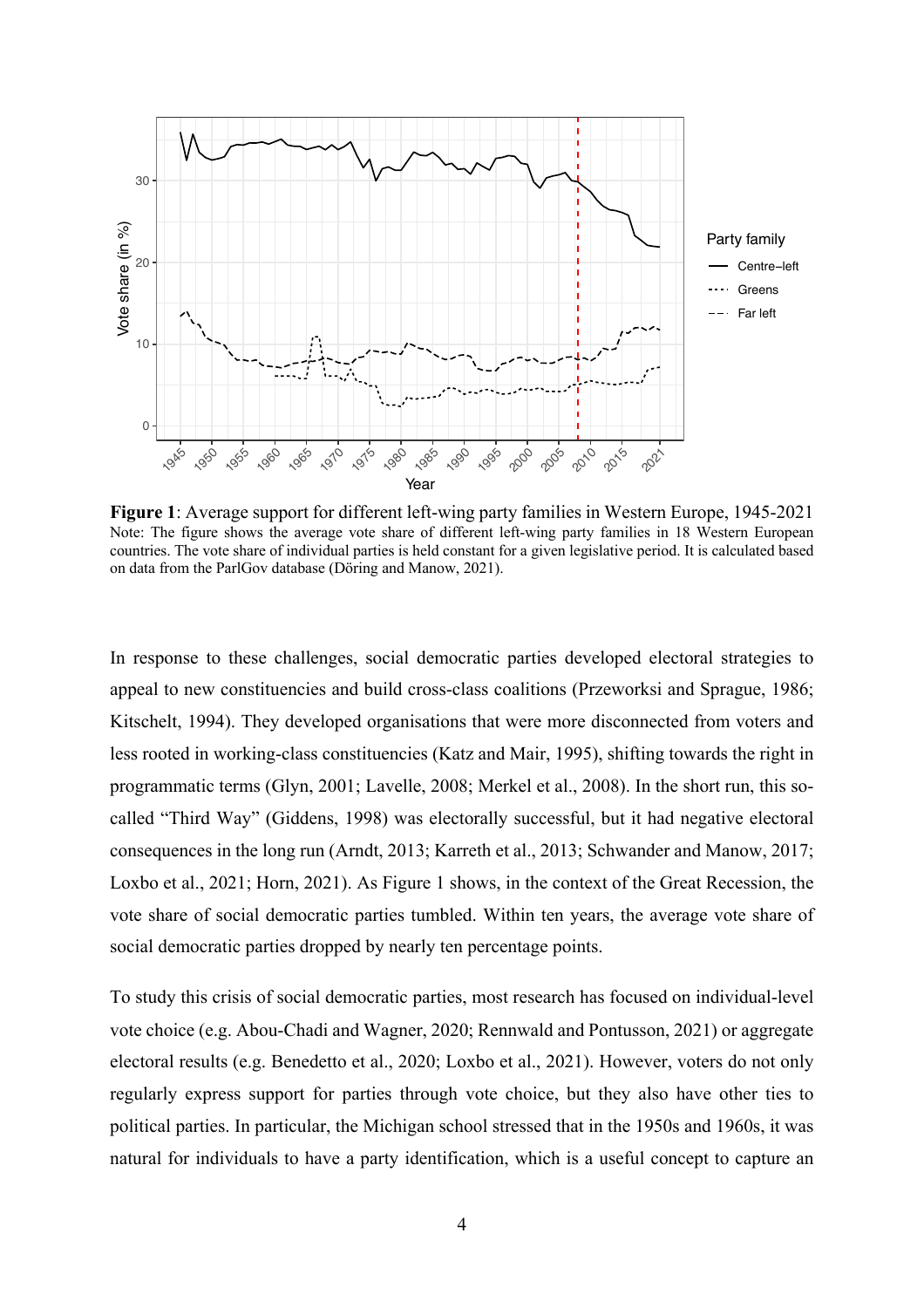"enduring attachment towards political parties" (Dinas, 2017: 221). As Campbell et al. (1960:146-149) explained in their work on the *The American Voter*, individuals developed affective and long-term attachments to political parties that originated in early socialisation. The resulting party identification was conceptually distinct both from formal membership in political parties and from voting records(Campbell et al., 1960: 121). In recent decades, citizens have become much less likely to identify with any political party in the context of widespread political disaffection and changes in the role of political parties (Dalton and Wattenberg, 2002; Garzia et al., 2022). Still, it is important to consider party identification (or party attachment) next to voting behaviour to understand the electoral malaise of social democratic parties.

Specifically, we argue that social democratic parties face two problems. First, social democratic parties struggle to mobilise some of their supporters, i.e. they are unable to persuade individuals to turn out for them at elections. Given the historic success of social democratic parties and the long-lasting effect of party identification, there is a group of voters who are attached to social democracy but do not vote for it. This reduces the vote share of social democratic parties in electoral contests. Second, social democratic parties struggle to build affective ties with new supporters in the face of increasing electoral volatility. There are voters who (sometimes) vote for social democratic parties but are not deeply attached to them (Karreth et al., 2013), which makes the electoral support for social democratic parties fickle. This is not a problem for parties that aim to maximise their vote share in the short-run but it creates problems for parties over several electoral cycles.

Therefore, we propose that it is useful to distinguish between citizens based on two dimensions: 1) whether they identify with, or feel close to, a social democratic party and 2) whether they voted for a social democratic party in the last national parliamentary election.3 Given the decline in party identification, we do not expect the pool of citizens who feel close to a social democratic party to be very large. Still, we expect that some citizens still have some attachment to social democracy which does not translate into actual electoral support, while others vote for social democracy without exhibiting a strong attachment to this party family.

<sup>&</sup>lt;sup>3</sup> Other ways to examine support for a political party include the study of party sympathy scores or propensity to vote (PTV) questions. These scores allow researchers to calculate a party's vote potential and the exploitation of its potential (Lutz and Lauener, 2020: 10). Our focus on party identification is more useful to capture long-term attachments to social democracy. In Sweden, Vestin (2020) finds a persisting stability in the sympathy towards the SAP, while the vote share has strongly declined. Similarly, Häusermann (2021) finds that the social democratic potential is higher than their vote share across Europe.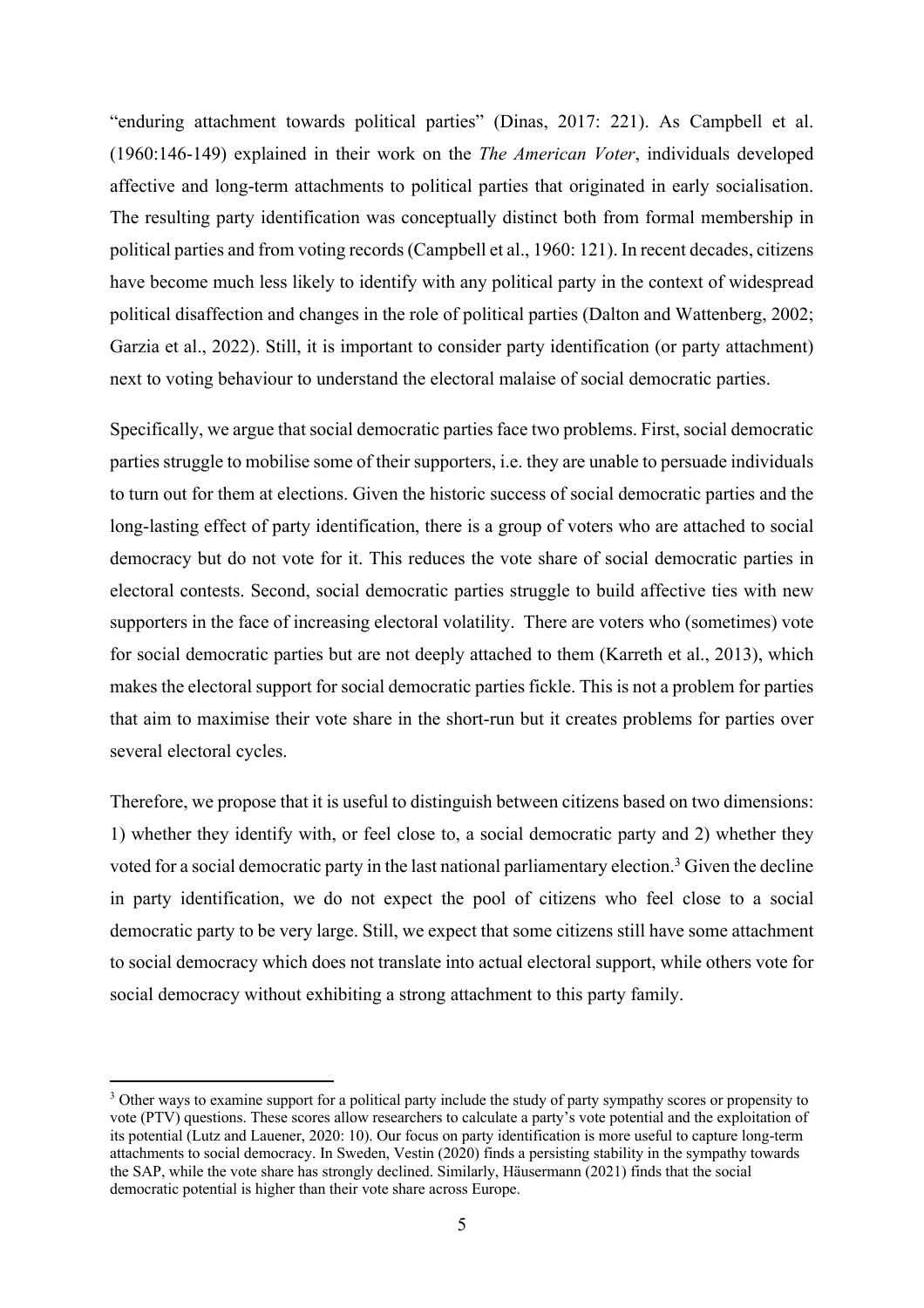Using these two indicators, we develop a simple two-by-two table to characterise four different types of party supporters (Table 1): people who feel close to a social democratic party and who voted for one are *core supporters*; people who did not vote for the party but still feel close to it are *demobilised supporters*; people who voted for the party but do not feel close to it are *distant supporters*; and people who neither vote for nor feel close to the party are *non-supporters*. In some cases, there is a convergence between party attachment and vote choice (core supporters and non-supporters); in other cases, there is a divergence between party attachment and vote choice (demobilised supporters and distant supporters). 4

|                    |                | <b>Voted for a social</b> |             |  |
|--------------------|----------------|---------------------------|-------------|--|
|                    |                | democratic party          |             |  |
|                    |                | Yes                       | $N_{O}$     |  |
| <b>Feels close</b> | Yes            | Core                      | Demobilised |  |
| to a social        |                | supporters                | supporters  |  |
| democratic         | N <sub>o</sub> | Distant                   | Non-        |  |
| party              |                | supporters                | supporters  |  |

**Table 1**: Four types of social democratic supporters

## **Determinants of different patterns of support for social democratic parties**

Which voters are most likely to fall into the different support groups? First, we expect that socio-economic class is associated with the different types of supporters. Social democratic parties originally emerged from the working-class movement, but in the last few decades, they had to manage a variety of electoral constituencies (Kitschelt, 1994: 33). Contrary to the expectations of Karl Marx, the industrial working class never became a majority in advanced economies, which forced social democratic parties to build electoral alliances: 'with the support of workers alone…, electoral majorities turned out to be an elusive goal' (Przeworski and Sprague, 1986: 4). Social democratic parties thus cobbled together an alliance between working and middle-class voters in the post-war era. Assuming that the working class had nowhere else to go, many social democratic parties increasingly appealed to the expanded middle classes

<sup>4</sup> The relationship between party identification and vote choice, in particular its causal link, is a source of controversy (Green and Baltes, 2017). Initially, party identification was seen as predicting vote choice, but this was challenged later. We consider party identification and vote choice as two different ways of expressing support for a party, without the ambition of disentangling the (causal) relationship between the two.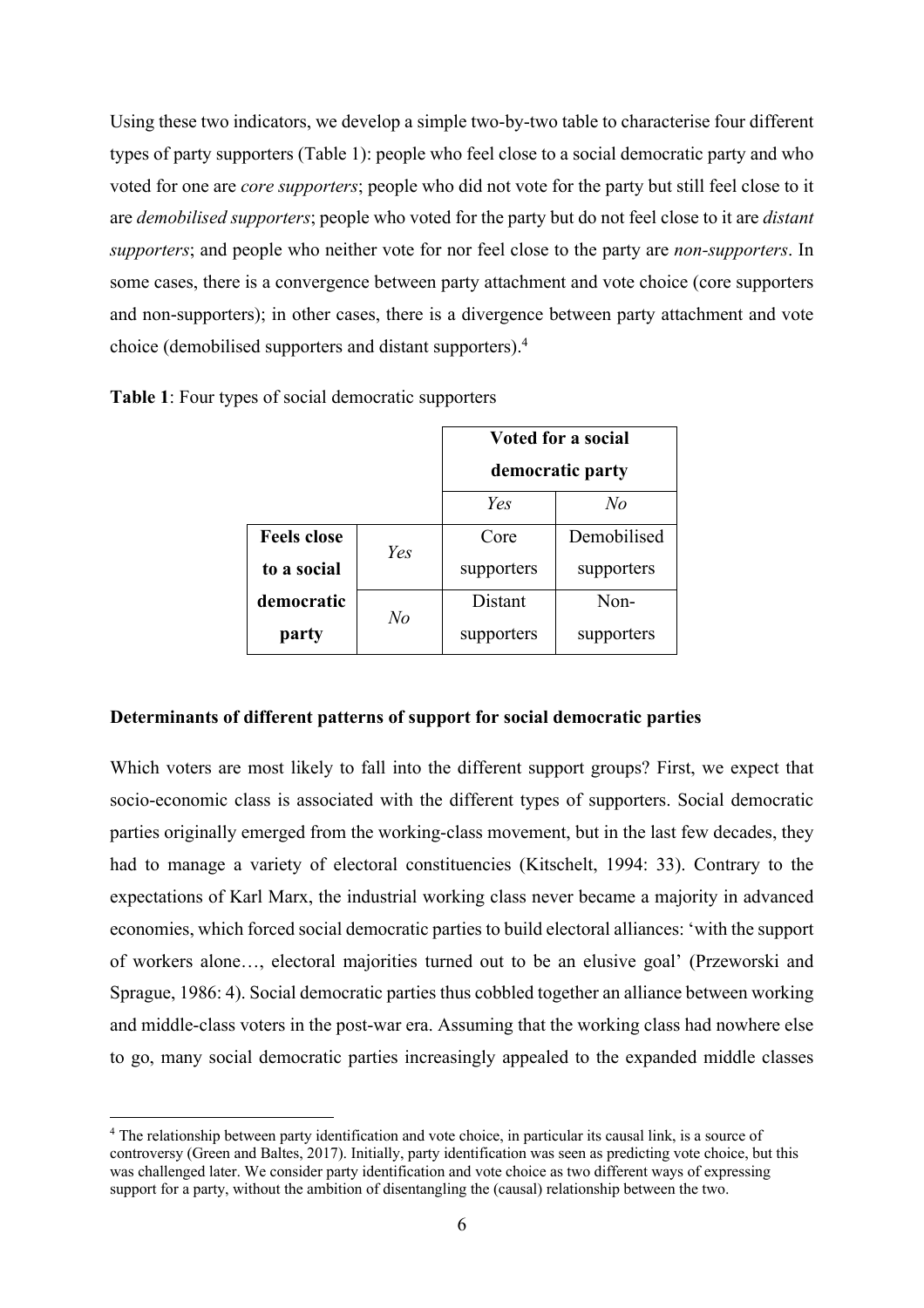towards the end of the  $20<sup>th</sup>$  century. They changed their rhetoric (O'Grady, 2019) and recruited party elites from outside the traditional working-class clientele (e.g. Alexiadou, 2016; Bovens and Wille, 2017). This undermined the historic link of social democratic parties with the working class and increased the importance of the expanded middle class as an electoral constituency for them (Kitschelt, 1994; Gingrich and Häusermann, 2015; Häusermann, 2018; Bürgisser and Kurer, 2021).

We, therefore, expect that demobilised supporters are primarily to be found among the "old" clientele of social democracy, the working class. Working-class voters (and especially those holding permanent contracts in manufacturing) have often been socialised in milieus tightly connected with social democratic parties, fostering their identification with them. However, they may feel alienated by the increasing middle-class composition and outlook of the centreleft, undermining their propensity to support social democracy at the ballot box. Today, many working-class voters also have few resources (time, money, etc.) to be politically active and their propensity to vote in elections has strongly declined in recent decades (Evans and Tilley, 2017; Rennwald, 2020) as a result of increasing economic inequality (Schäfer, 2015; Solt, 2008).

In contrast, the "new" clientele (the middle-class) does not have a particularly strong attachment to social democratic parties. As the middle-class has grown in size, several parties have begun to compete for their vote, giving them outside options. Moreover, due to their relatively high levels of education, traditional sources of mobilisation (e.g. trade unions) are less important for middle-class voters, who make their vote choice independent of belonging to social groups (Dalton et al., 1984; Manza and Brooks, 1999; Goldberg, 2020). Due to the fragmentation of the social structure (Kriesi, 2010), middle-class voters are less likely to be socialised into a social democratic "milieu" than working-class voters. Even if they vote for social democratic parties in one election, they may still change their vote in the following elections (Karreth et al., 2013). Therefore, we expect the following:

H1: Working-class voters are more likely to be demobilised supporters than middleclass voters.

H2: Middle-class voters are more likely to be distant supporters than working-class voters.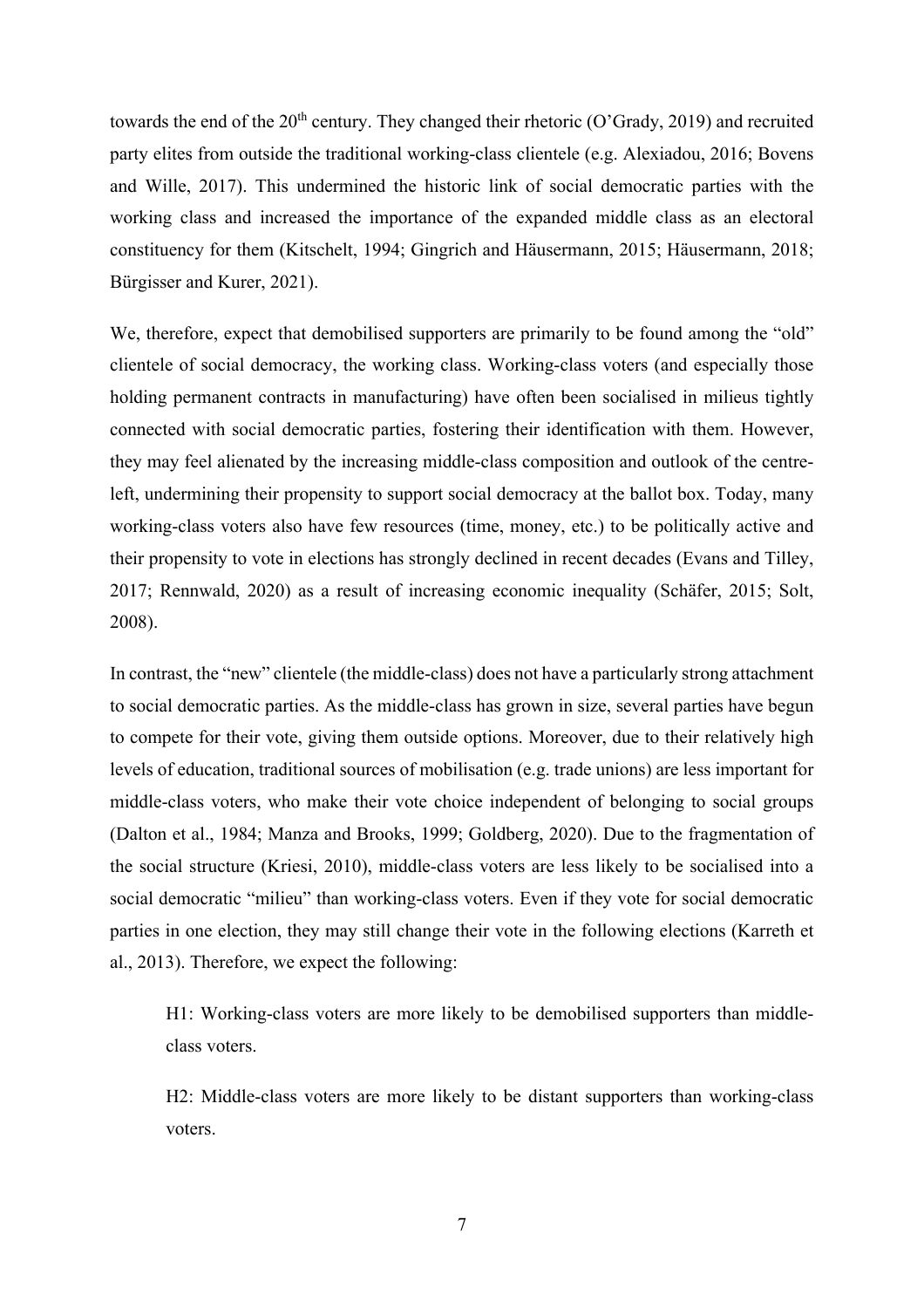Second, processes of socialisation and mobilisation are also closely related to the broader labour movement. Historically, social democratic parties were strongly dependent on trade unions to ensure the support of the working class (e.g. Esping-Andersen, 1985). They mobilised electoral support for social democratic parties and anchored the parties within the working class (Ebbinghaus, 1995). There was a large overlap in union and party membership and they worked jointly to improve the conditions of the working class by expanding the welfare state (Esping-Andersen, 1985, Korpi, 1983). In recent years, trade union density in most Western European countries has declined (e.g. Pontusson, 2013) and the relationship with social democratic parties has become strained (Allern and Bale, 2012; Gumbrell-McCormick and Hyman, 2013; Piazza, 2001). Trade unions, along with other civil society organizations (Martin et al., 2020), still have an important socialisation function, though: they influence the attitudes and voting behaviour of their members (Arndt and Rennwald, 2016; Kim and Margalit, 2017; Mosimann and Pontusson, 2017). In particular, trade union members are still more supportive of redistribution (Mosimann and Pontusson, 2017) and more likely to support social democratic parties independent of their electoral appeal to other groups (Rennwald and Pontusson, 2021). Most importantly, union members are more likely to vote than non-members (e.g. Flavin and Radcliff, 2011; Kerrissey and Schofer, 2013; Rosenfeld, 2014). Unions do not only stimulate political interest but have a more direct "mobilizational effect" (Pontusson, 2013). Consequently, we expect that party attachment and vote choice converge among trade union members. Put differently, we expect the following:

H3: Union members are less likely to be a) demobilised and b) distant supporters than non-members.

The recent turn towards the expanded middle classes from social democratic parties also had an ideological dimension. In response to the economic crises of the 1970s and the 1980s, social democratic parties shifted their party programmes significantly: they accepted the hegemony of markets and turned towards the centre (e.g. Glyn, 2001; Moschonas, 2002). Based on new economic ideas, social democrats developed a new modus operandi (Mudge, 2018, Bremer and McDaniel, 2020): They attempted to strengthen social equity through supply-side policies but abandoned traditional tools of social democracy including industrial policy, active fiscal policy, and the expansion of (passive) social policies. In the context of the recent economic crisis, they furthermore accepted austerity as the dominant macro-economic policy in Europe (Bremer, 2018). At the same time, social democratic parties adopted liberal positions on the so-called second dimension of politics, which became important for their electoral success (Abou-Chadi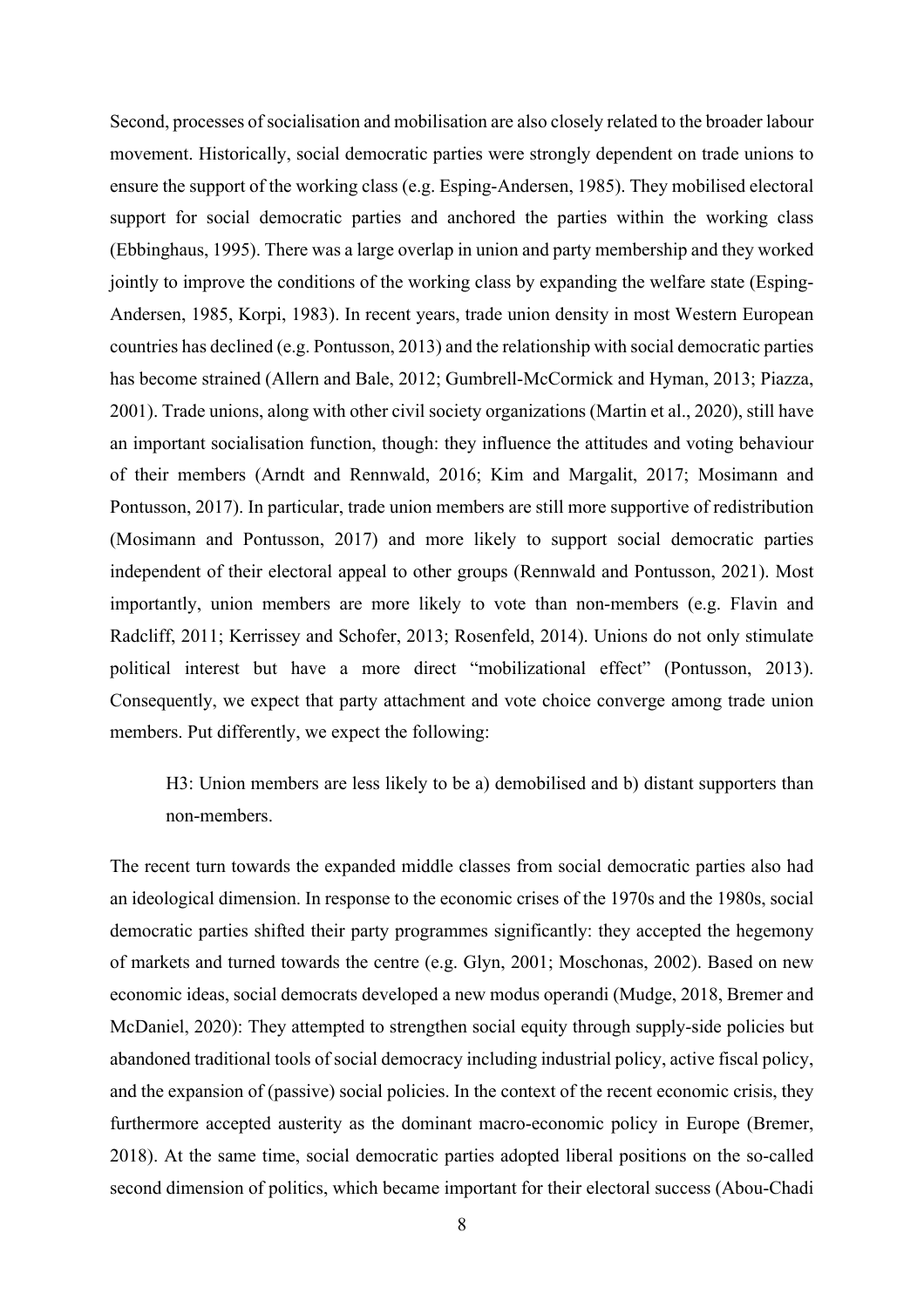and Wagner, 2019; 2020). In the early 2000s, this shift of social democratic parties was still successful: It helped them to navigate the electoral dilemma of social democracy by appealing to the expanded educated middle classes. Yet, in the long-term, it antagonised some voters, including left nationalist voters who have left-wing preferences on economic issues and authoritarian preferences on socio-cultural preferences (Lefkofridi et al., 2014; Hillen and Steiner, 2020). We consider these two dimensions separately and expect that people whose views align with these broader shifts are more likely to be distant supporters, while people whose views conflict with these shifts are more likely to be demobilised supporters. This is expressed in the following hypotheses:

H4: People with a) more economic left-wing or b) more anti-immigration attitudes are more likely to be demobilised supporters.

H5: People with a) less economic left-wing or b) less anti-immigration attitudes are more likely to be distant supporters.

#### **Data and methods**

Our analysis is based on data from the European Social Survey (ESS) and covers all Western European countries included in this survey. <sup>5</sup> We focus on the post-crisis period when the decline of social democratic parties accelerated, i.e. we use the rounds published between 2010 (round 5) and 2019 (round 9) and merge them into a single dataset. For round 5, we exclude all countries where the elections took place before the 2008 economic crisis. Appendix A lists all ESS rounds covered in our analysis by country. In total, the analysis is based on 65 surveys from 16 countries. We exclude all respondents who are not eligible to vote from our sample.

To construct our dependent variables, we use the information available in the ESS on (1) respondents' party attachment/identification and (2) respondents' party choice in the last national parliamentary election. In the ESS, respondents are asked whether they feel closer to a particular political party than any other party.<sup>6</sup> For party identification, we attribute the value 1 to all individuals who identify with a social democratic party and the value 0 to all other

 $<sup>5</sup>$  We exclude Greece from the analysis because it was only included in one round in this period.</sup>

<sup>&</sup>lt;sup>6</sup> The benefit of this measure over alternative measures (such as PTV questions) is that respondents can only name one party. The measure thus forces respondents to make a choice.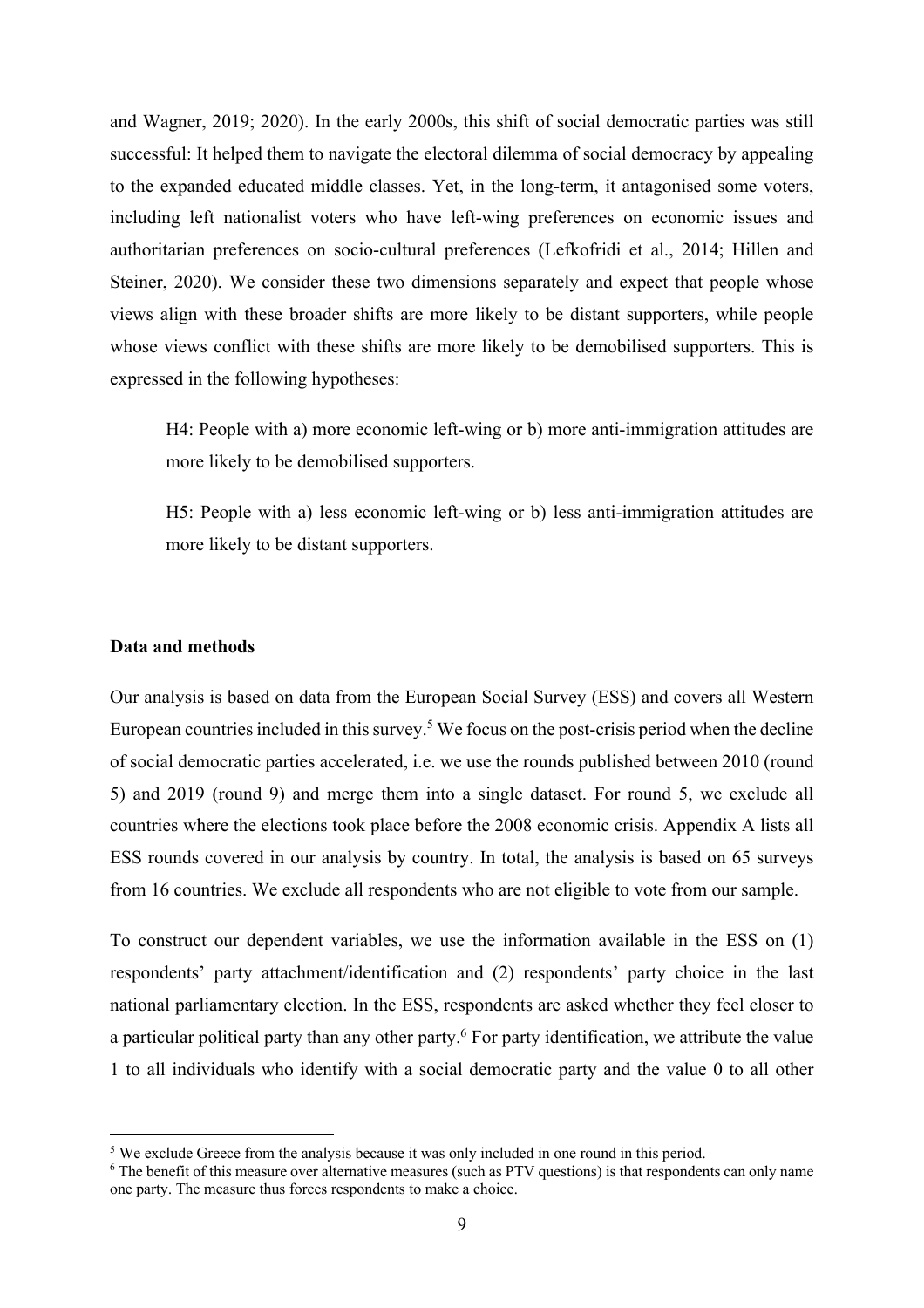respondents (no party identification or identification with other parties). For party choice, we attribute the value 1 to all individuals who voted for a social democratic party and the value 0 to all others (who voted for another party or did not vote at all). We then combine these two variables to create our dependent variables, as shown in Table 1.7

We also rely on the ESS to construct our key independent variables. To operationalise social class, we first classify respondents according to the eight-class schema by Oesch (2006). Based on a combination of a hierarchical and horizontal dimension, the schema identifies eight classes: production workers; service workers; clerks; socio-cultural professionals; technical professionals; managers; large employers and liberal professionals; and small business owners. We then simplify the class structure to allow for multi-level analysis, distinguishing between the working class (service and production workers), socio-cultural professionals, owners and managers (managers, large employers and small business owners), and other middle classes (technical professionals, clerks). As a robustness test, we also show results from simpler regression models including the full class schema in the appendix.

To test our mobilisation and ideology hypotheses, we use variables on union membership and ideology. First, we distinguish (current) trade union members from non-members. To gauge the ideology of individuals, we use two different measures as proxies to capture respondents' position in Europe's two-dimensional political space: attitudes towards redistribution and immigration. For the former, we measure whether respondents think that "the government should reduce differences in income levels"; for the latter, we measure the average value of a respondent's answer to two questions about their opinion on the contribution of immigrants to their country's cultural life and the country's economy. To make them comparable, the answers on the redistribution and immigration scales are standardised with 0 as the mean and 1 as one standard deviation. Appendix A shows the summary statistics and the operationalisation of all key variables.

Our analysis then proceeds in two steps. First, we descriptively map the size of the different support groups across countries; second, we analyse the correlates that make it more likely for respondents (i) to have some ties to social democratic parties (supporters vs. non-supporters) and (ii) to be a demobilised or a distant supporter compared to a core supporter.

<sup>&</sup>lt;sup>7</sup> Our estimate of the potential for social democratic parties is conservative because it excludes people that have neither voted for these parties in the past nor identify with them but still consider vote for them in the future.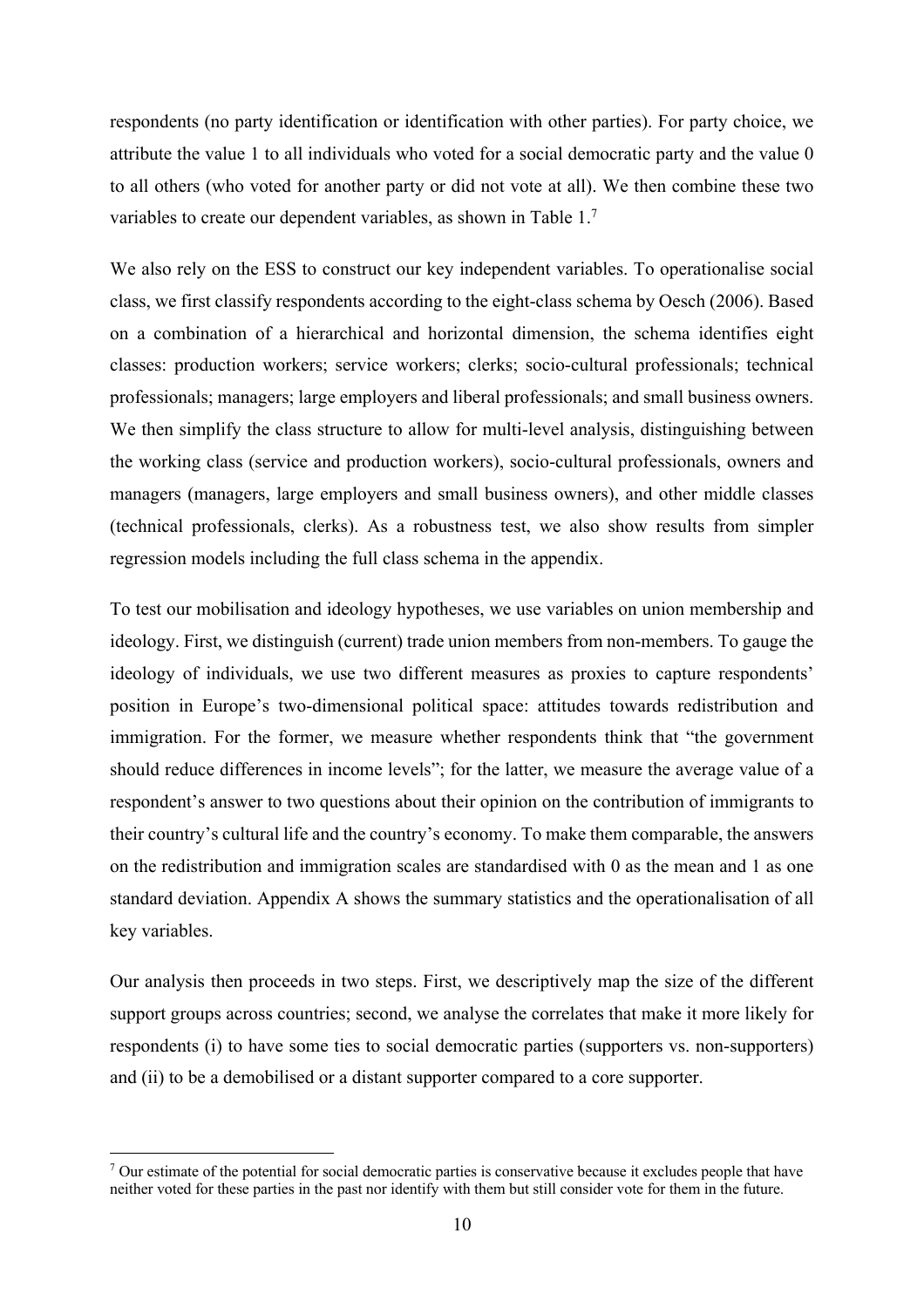## **Empirical results**

## *Party attachment versus vote share across Western Europe*

Table 2 shows the share of respondents who express some support for social democracy either in the form of vote choice or in the form of party identification in the ESS. Vote share is higher than party identification in most countries, given that many respondents report that they do not feel close to any particular party. On average, 18.2 percent of respondents reported that they voted for social democratic parties in the last election, while 13.5 percent of respondents indicated that they felt closer to a social democratic party than any other party. Yet, there are important differences across countries that reflect the differing fortunes of social democratic parties in the recent period, as shown in the last two columns of Table 2. For example, party attachment remains relatively high and above 20 percent in Norway and Sweden – two countries with historically strong social democratic parties. It is lowest in the case of the historically weak Irish Labour Party as well as in Iceland and Italy – two countries with reconstituted centre-left parties.

Figure 2 shows the prevalence of the different types of supporters as a share of the overall support base. It shows that the number of core supporters varies between 25 percent (in Ireland) and 59 percent (in Norway). As a result, even in Scandinavia, distant and demobilised supporters make up a sizeable share of the social democratic support base. On average, the distant supporters make up 36.5 percent, while the demobilised supporters make up 15 percent. On the one hand, this suggests that social democratic parties have some untapped mobilising potential: <sup>8</sup> They could increase their vote share if they were to (re-)connect again with people who feel close to them but do not vote for them (anymore). Switzerland is an extreme case, where the centre-left could even double its voter share if it were to convince all demobilised supporters to vote for them. On the other hand, the data shows that the parties' support base is fickle: In most countries, the share of voters who are distant supporters is higher than the share of demobilised supporters. The former are voters that are more likely to switch their allegiance to other parties.

<sup>&</sup>lt;sup>8</sup> It is important to remember that our threshold for being a demobilised supporter is high: voters need to feel closer to a social democratic party than to any other party. This excludes voters who do not feel close to any other party or who (by now) feel close to other left-wing parties (e.g. the Greens).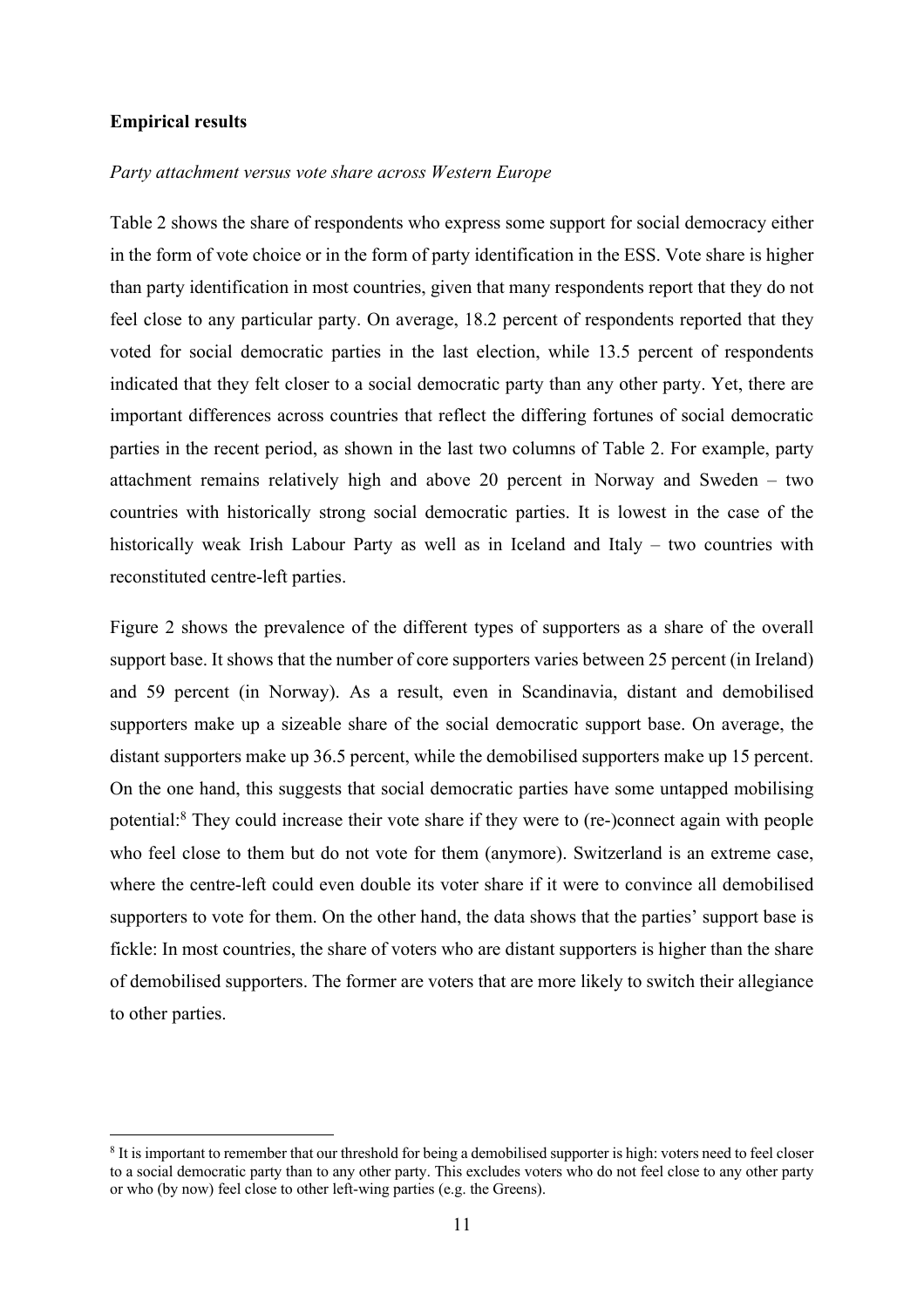|             | . .<br>Vote share | Party attachment | Ave. vote share | Actual vote share |
|-------------|-------------------|------------------|-----------------|-------------------|
|             | (ESS 5-9)         | $(ESS 5-9)$      | $(2009 - 2019)$ | (in 2019)         |
| Austria     | 23.20             | 15.07            | 24.97           | 21.2              |
| Belgium     | 18.65             | 11.91            | 19.87           | 16.17             |
| Denmark     | 21.99             | 14.64            | 25.67           | 25.9              |
| Finland     | 12.51             | 8.87             | 17.77           | 17.7              |
| France      | 18.13             | 13               | 18.4            | 7.44              |
| Germany     | 19.79             | 14.39            | 23.07           | 20.5              |
| Iceland     | 12.10             | 5.70             | 15.08           | 12.1              |
| Ireland     | 6.99              | 3.09             | 10.15           | 4.38              |
| Italy       | 14.64             | 6.55             | 22.52           | 18.76             |
| Netherlands | 13.44             | 7.86             | 16.72           | 5.7               |
| Norway      | 28.10             | 23.51            | 31.2            | 27.4              |
| Portugal    | 20.34             | 18.82            | 34.69           | 38.21             |
| Spain       | 19.13             | 14.78            | 25.63           | 28.68             |
| Sweden      | 26.08             | 21.02            | 29.98           | 28.26             |
| Switzerland | 11.26             | 14.39            | 18.13           | 16.84             |
| UK          | 23.86             | 19.51            | 32.9            | 32.16             |
| Average     | 18.18             | 13.46            | 22.92           | 20.9              |

**Table 2**: Level of support for social in the ESS and elections (in %)

Note: The first two columns of the table show the average number of respondents who voted for a social democratic party (column 1) or feel closer to a social democratic party than any other party (column 2) in the ESS rounds 5 to 9. For each country, the average is calculated across all waves used in this paper. The last two columns show the actual vote shares that social democratic parties received in each country from 2009 to 2019 (column 3) and in 2019 (column 4).



**Figure 2:** The different types of supporters as a share of the overall social democratic base by country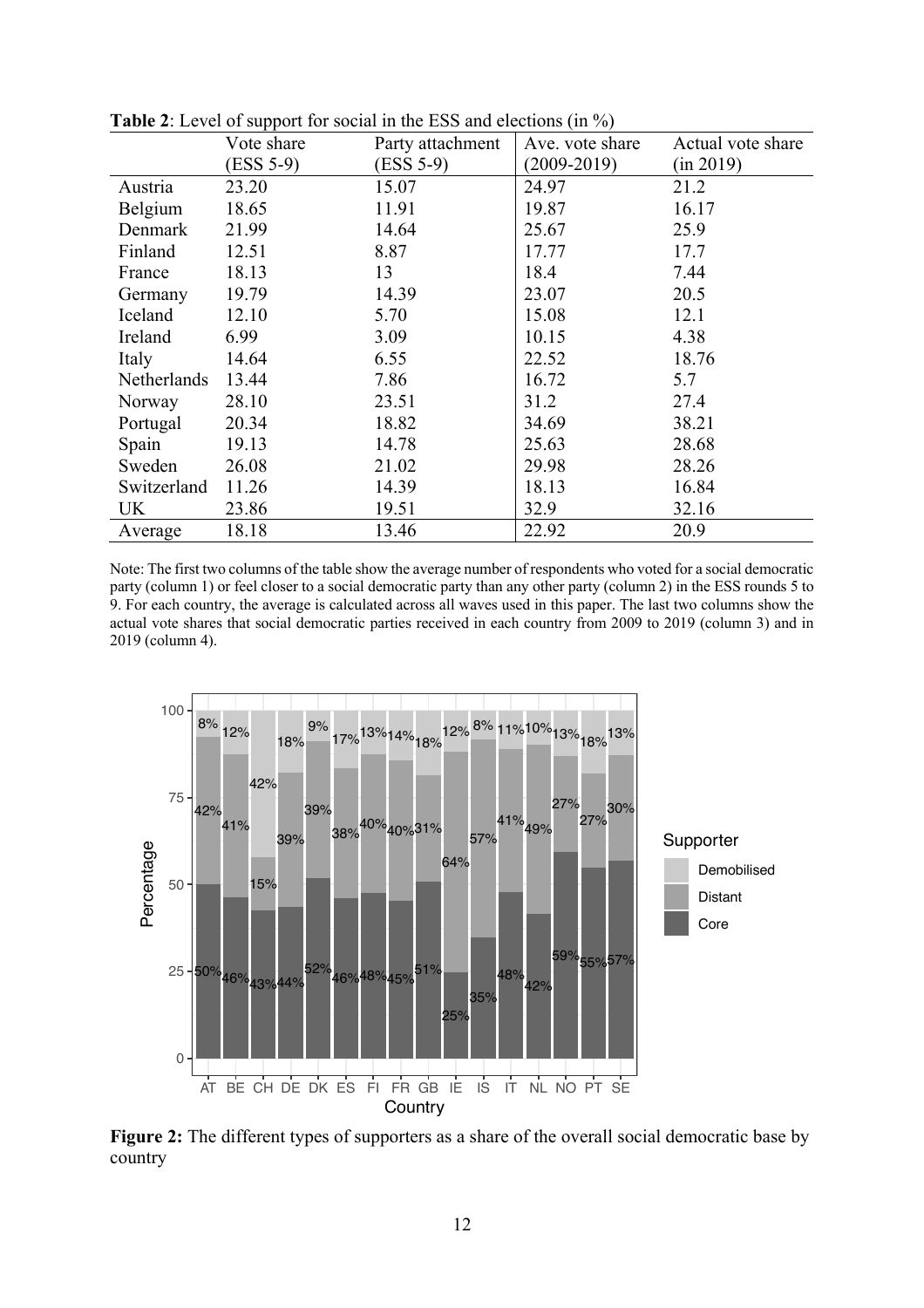## *Individual-level determinants of support for social democratic parties*

To get a better understanding of who supports social democratic parties, we use regression analysis. In a first step, we briefly analyse the general determinants of having ties to social democracy expressed either by vote choice or party identification. Put differently, we are interested in the difference between respondents who belong to the social democratic base – comprising core, distant, and demobilised supporters – and respondents who do not have any ties to social democracy at all (the non-supporters). We thus create a binary dependent variable  $(1 =$  support for social democracy,  $0 =$  no support) and use linear probability models. To account for heterogeneity across countries, we use multi-level models where individuals are nested in countries. Apart from including random intercepts, we include random slopes to allow for the effect of social class to vary by country. Moreover, we include fixed effects for ESS rounds.<sup>9</sup>



**Figure 3**: Average marginal effects (AMEs) of class, attitudes and union membership on support for social democratic parties

Note: The figure shows average marginal effects calculated based on M1 Table B.1. The reference category for social class is socio-cultural professionals. The figure shows the contrast between supporters and non-supporters.

The findings indicate that the social democratic base has many characteristics that electoral research has often associated with social democracy. This is best illustrated in Figure 3, which

<sup>9</sup> Results are robust if we include ESS rounds as a third level, i.e. if individuals are nested in countries which are nested in ESS rounds (Appendix C.1) and if we use logistic regression models (C.2). They are also similar when we include additional data from all available waves (Appendix C.3), except that some of our findings become more pronounced in the post-crisis period, as discussed below.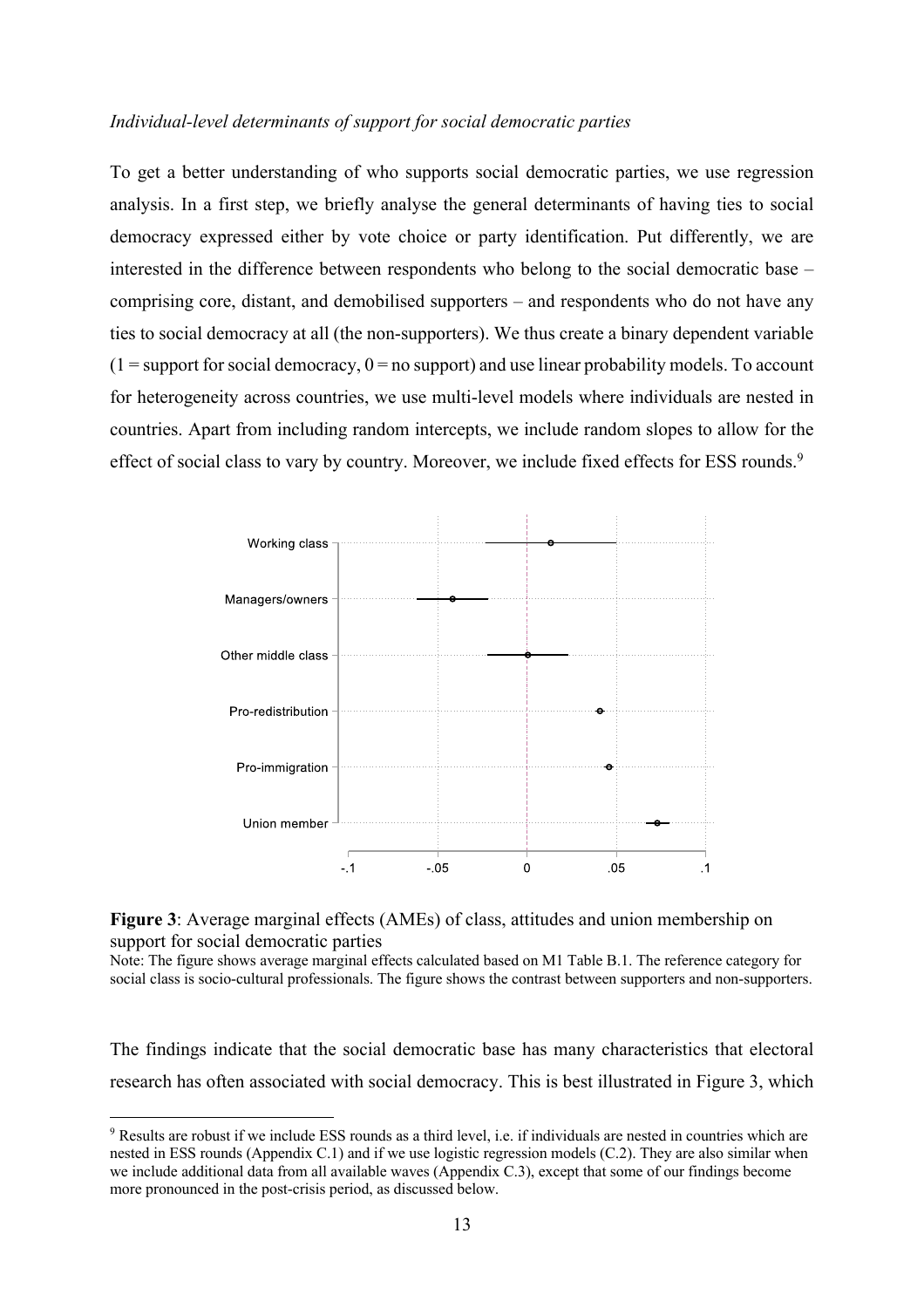shows the average marginal effects of the three types of variables of interest: class, union membership, and ideology.10 Working-class voters are as likely to belong to the social democratic base than socio-cultural professionals (the reference group) and other middle-class voters, while managers and business owners are less likely to belong to it. Although in numeric terms socio-cultural professionals and other middle-class voters have become a large social democratic constituency (Gingrich and Häusermann, 2015; Häusermann, 2018; Bürgisser and Kurer, 2021), production and service workers have not completely turned away from social democratic parties (Rennwald, 2020).

The strongest predictor of support for social democracy, however, is still union membership: Controlling for all other variables, trade union members are 7.3 percent more likely to support social democratic parties than non-members. This indicates that there is still an affinity between social democratic parties and trade union members in post-crisis Europe (Rennwald and Pontusson, 2021). At the same time, social democratic supporters also have a clear ideological profile, which distinguishes them from non-supporters: They are more likely to support redistribution and have pro-immigration attitudes.

# *Individual-level determinants of the different support groups: Core, distant and demobilised supporters*

In the main part of our analysis, we differentiate between the two expressions of support and investigate the differences among individuals within the social democratic base. Put differently, we analyse the individual-level determinants of belonging to the group of demobilised and distant supporters compared to the core voters, allowing us to analyse the determinants of divergence in the two expressions of support. To this end, we exclude the group of nonsupporters from the analysis and use two multi-level linear regressions, which contrast demobilised supporters and distant supporters with core voters, respectively. Again, we use linear probability models where individuals are nested in countries.

<sup>&</sup>lt;sup>10</sup> Appendix D.1 shows the results of regression models which estimate the determinants of our two expressions of support separately. The results indicate that the determinants of voting for social democratic parties are very similar to the determinants of attachment.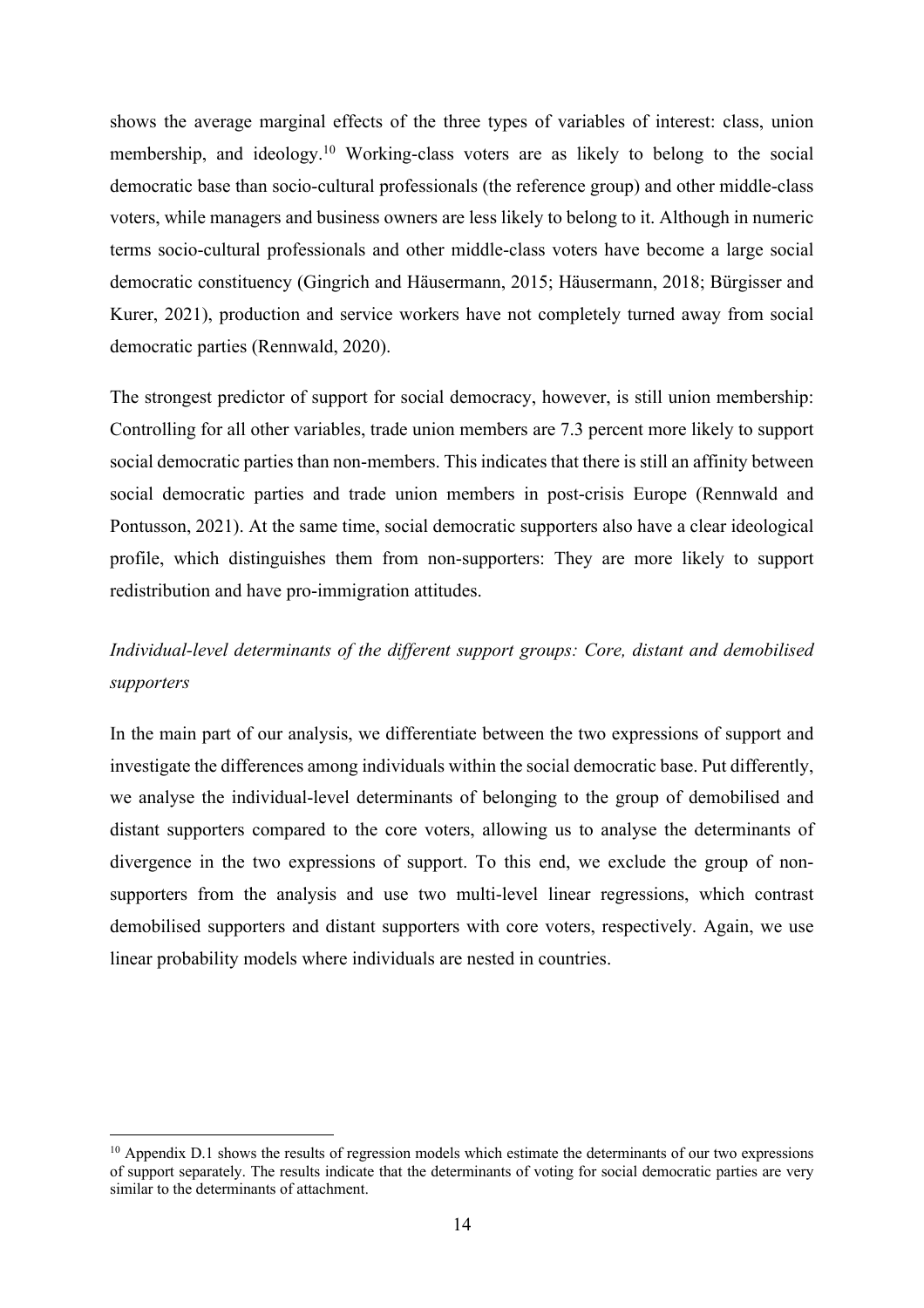#### *Demobilised supporters Distant supporters*



**Figure 4**: Average marginal effects of class, union membership, attitudes on the different support groups of social democracy

Note: The figure shows average marginal effects based on the models presented in Table B.2. The reference category for social class is socio-cultural professionals. The left-hand side shows the contrast between demobilised and core supporters, whereas the right-hand side shows the contrast between distant and core supporters. The contrast between demobilised and distant supporters is shown in Appendix D.2.

Figure 4 again plots the average marginal effects of our key explanatory variables. The results for class show that respondents with a working-class background are 3.5 percent more likely to be demobilised supporters than core supporters compared to socio-cultural professionals. Alternative regression models with the full class scheme in Appendix C.4 shows that this is especially true for production workers but that it also holds for service workers. This is in line with our first hypothesis that working-class voters are more likely to be demobilised supporters of the centre-left, i.e. they are more likely to abstain or vote for other parties.<sup>11</sup> In contrast, there is no clear correlation between class and the likelihood to be a distant supporter. Working-class voters are somewhat more likely to be distant supporters than middle-class voters, but this difference is not statistically significant. Contrary to our expectation (Hypothesis 2), the support of middle-class voters is certainly not more fickle than that of the working class.12

<sup>&</sup>lt;sup>11</sup> Appendix E.1 shows that nearly 50 percent of demobilised supporters abstained from the last election. Both production and service workers are the most likely classes to abstain.

 $12$  The vast majority of distant supporters are not attached to any party, as shown in Appendix E.2. Respondents who are pro-redistribution and pro-migration as well as previous union members are most likely to be attached to a different (non-social democratic) party.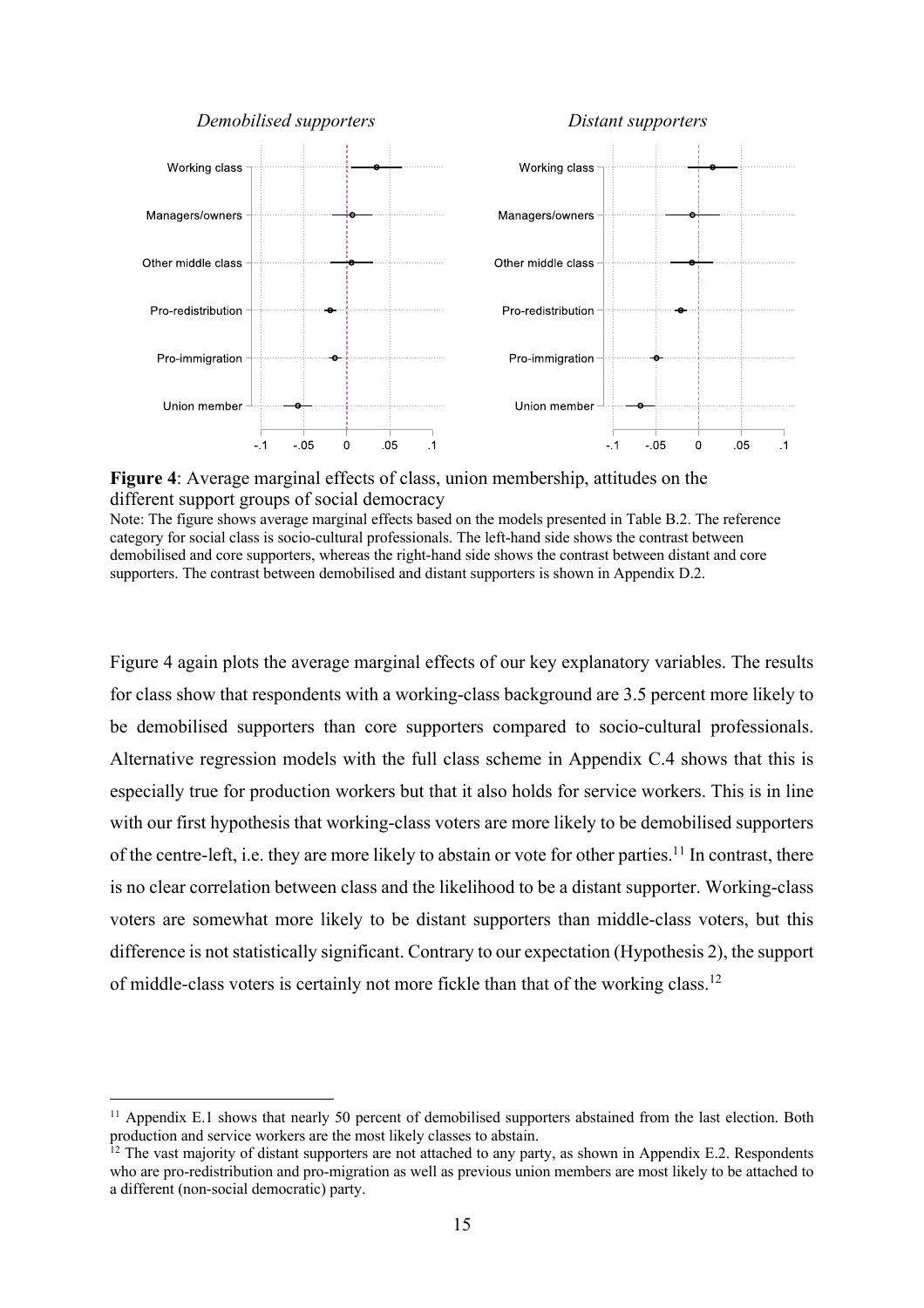The biggest difference between core supporters and demobilised and distant supporters is union membership. Union members are 5.7 percent less likely to be demobilised supporters than nonmembers, while they are nearly 6.8 percent less likely to be distant supporters. This confirms our mobilisation Hypotheses 3a and 3b, as union members are more likely to feel close to social democratic parties *and* vote for them. Interestingly, this is true across different classes, given that an analysis of the interaction between union membership and class does not yield any significant results (Appendix D.3). Trade unions apparently still have an important mobilising function for social democratic parties. They tie voters to these parties and turn their members into voters, and this effect exists irrespective of class.

The results shown in Figure 4 are only partially in line with our ideology hypotheses. Demobilised and distant supporters are both less likely to be in favour of redistribution compared to core voters, which is evidence against Hypothesis 4a but in line with Hypothesis 5a. Similarly, the results indicate that demobilised and core voters are both less likely to be in favour of immigration than core supporters. While this is in line with our expectations for demobilised voters (Hypothesis 4b), it is not the case for distant supporters (Hypothesis 5b). The empirical pattern shown in Figure 4, however, is confirmed by results from alternative regression models with the left-right scale as a measure for ideology (shown in Appendix C.5). They indicate that people who are more left-wing are less likely to be demobilised or distant supporters compared to core supporters. Put differently, social democratic core supporters are still significantly more left-wing (in both economic and cultural terms) than the rest of the social democratic base.13 Given that one may also expect an interaction of economic and cultural attitudes (Lefkofridi et al., 2014; Hillen and Steiner, 2020), we explored this in further analyses (Appendix D.3). It is only for the contrast between supporters and non-supporters that the combination of economic and cultural preferences matters. The effect of pro-redistribution preferences on belonging to the social democratic base is strongest when individuals hold simultaneously pro-immigration views. For the contrast between core supporters and the demobilised and distant supporters, respectively, we find no significant interaction between economic and cultural preferences.

<sup>&</sup>lt;sup>13</sup> Finally, the control variables also reveal some interesting differences between the different support groups (show in Table B.2): distant and demobilised supporters are younger than core supporters; demobilised supporters are more likely to be unemployed or not employment; and distant supporters are more likely to be female and less likely to be in education, retired, or doing housework. It could be that working women are less likely to have been socialized into the traditional "social democratic milieu" and thus less likely to identify with social democratic parties.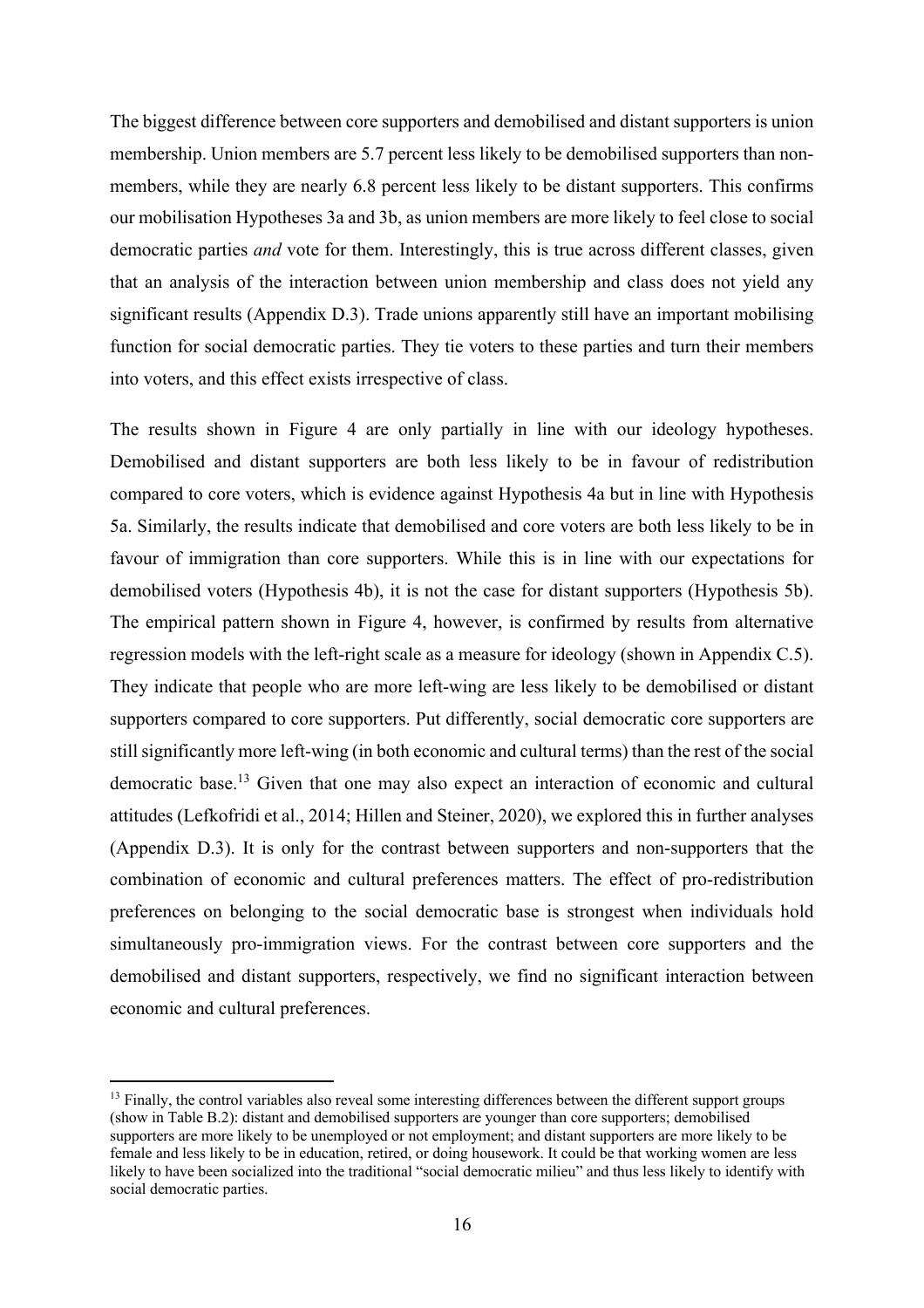#### *Distant and demobilised supporters across countries*

There may be some cross-country variation in the extent to which the individual-level characteristics of voters correlate with different types of support. Our multi-level regression models included random slopes for classes, which allow us to explore whether class has different effects in different countries. Below we focus on the difference between working-class and socio-cultural professionals, while the random slopes for other independent variables are shown in Appendix D.4.

Figure 5 shows the country-specific predicted random slopes for the working class (relative to the socio-cultural professionals) on belonging to the social democratic support base. The results show that there is a lot of variation in the effect of class on being a supporter: In some countries, class has a negative effect. This is the case in Switzerland, a country where political realignment has been particularly strong (Kriesi et al., 2008), as well as in countries where social democratic parties have performed particularly poorly in recent elections, including France, Iceland, or the Netherlands (see Table 2). In other countries, class has a positive effect. This is especially the case in Scandinavia but also in other countries such as Portugal or Spain where socialist parties performed well in recent elections. The figure thus reveals important variation in the extent to which different social democratic parties are still attractive for working-class voters.<sup>14</sup>

The cross-country pattern is clearer for the demobilised and distant supporters, respectively. Figure 6 shows that in all countries studied, respondents from the working class are more likely to belong to the demobilised supporters than core supporters. The only exception is Sweden, where the working class is still strongly tied to social democracy in general, as indicated by the random slope shown in Figure 5. Figure 6 further shows that distant supporters are also more likely to stem from the working class in most countries, although the effect size is smaller than in the case of demobilised supporters. Interestingly, in the UK and Portugal, the working class is less likely to be a distant supporter than socio-cultural professionals, as we would have expected it to be (Hypothesis 2). In most other countries, however, this is not the case.

Overall, there are no clear country patterns in the correlation between being working class and belonging to the social democratic support base compared to the middle classes (Figure 5). Yet, working-class voters do seem more likely to be disillusioned or have loose ties with social

<sup>&</sup>lt;sup>14</sup> To explore this variation, we use cross-level interactions with macroeconomic variables (Appendix D). Initial results shown in the appendix for example show that the effect of class depends on the level of unemployment, but the determinants of this variation should be further studied in future research.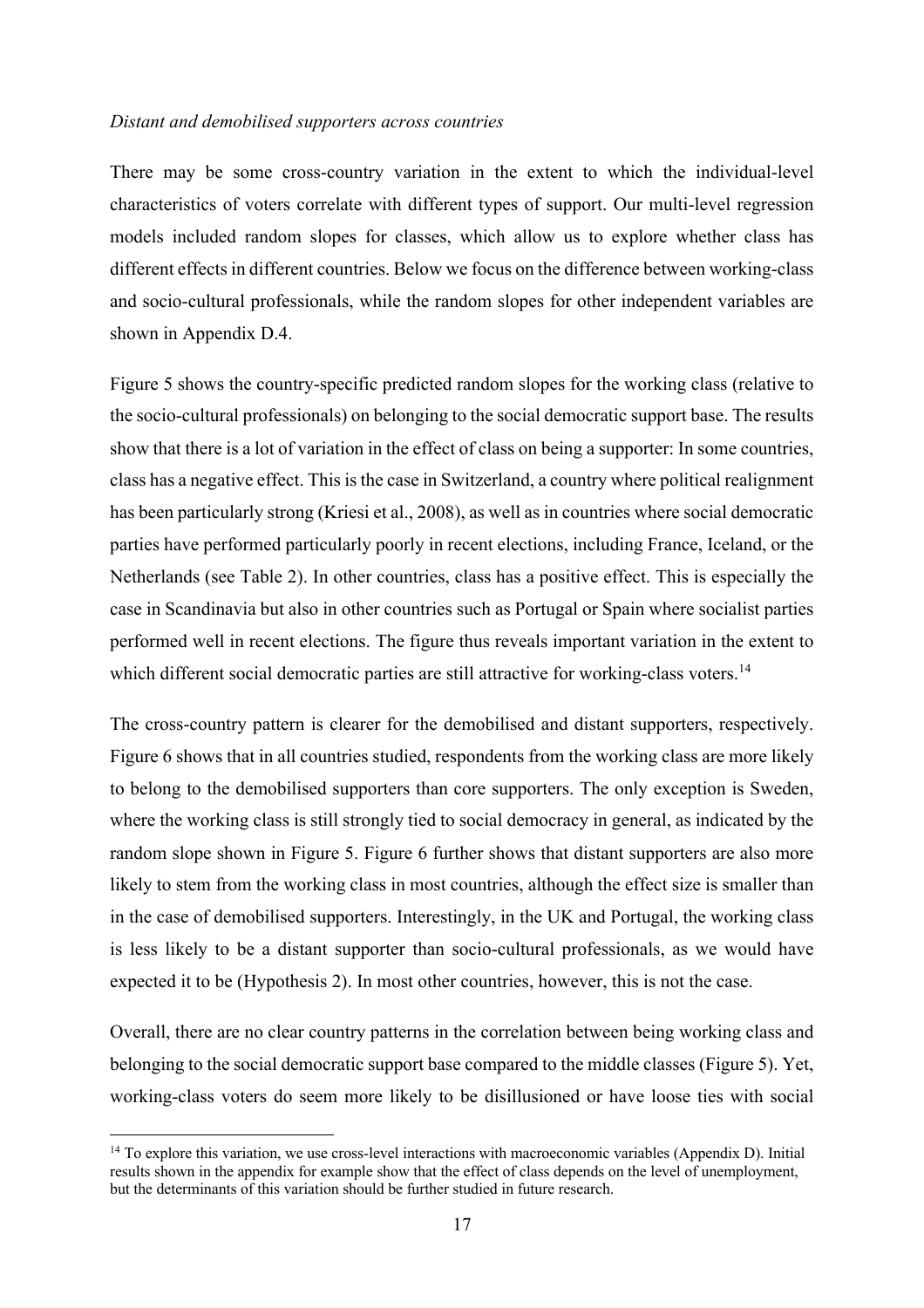democratic parties in nearly all West European countries, given that they are more likely to be demobilised or distant supporters than socio-cultural professionals (Figure 6). Further analyses in Appendix D.4 show that both the effects of union membership and ideology found above are also stable across countries.



**Figure 5:** Country-specific predicted random slopes for working-class (relative to sociocultural professionals) on being a social democratic supporter



**Figure 6:** Country-specific predicted random slopes for working-class (relative to sociocultural professionals) on belonging to the demobilised and distant supporters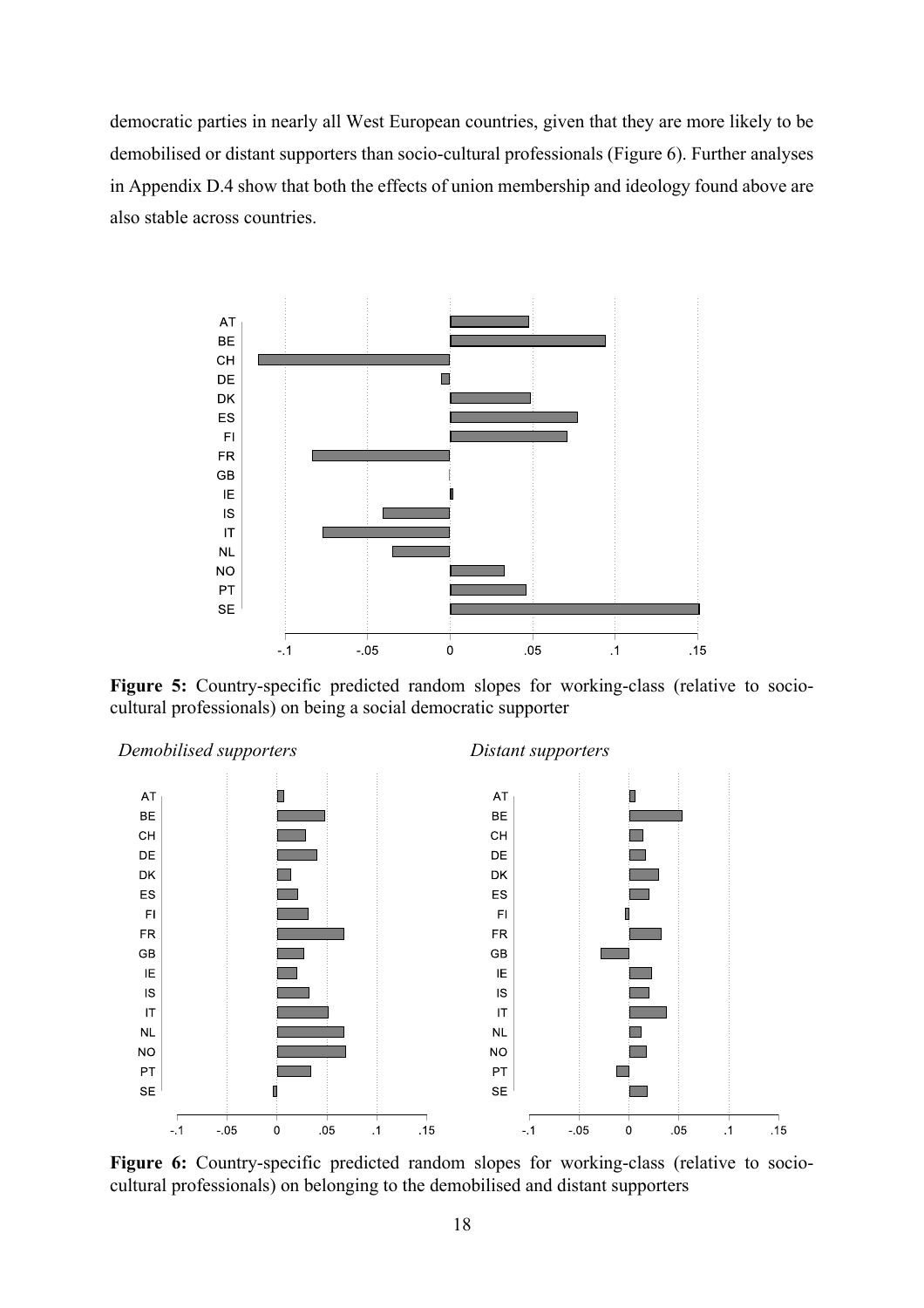## **Conclusion**

In conclusion, our analyses focused on party identification and vote choice to analyse which voters in Europe (still) support social democracy. We developed a simple typology, which suggests that there are different types of social democratic voters. Although there are some people who both vote for and identify with centre-left parties, there are many demobilised and distant supporters: while the latter vote for social democratic parties but do not feel particularly close to them, the former do not vote for social democratic parties but still feel close to them. We then identified the most important predictors of the typology: Working-class voters are more likely to be demobilised supporters than middle-class voters, whereas trade union members are more likely to be core supporters than non-members. Moreover, social democratic parties largely kept their ideological core voters, as people with left-wing and progressive views are less likely to be demobilised or distant voters, respectively.

In this way, the paper makes several contributions. First, the paper allows us to give a partial answer to the question of why social democracy is in decline. By combining data on vote choice and party identification, we show that contemporary social democracy has a mobilisation problem, given that they are unable to convince some of their traditional constituency – the working class – to turn out at elections. As union membership is a strong predictor of being a core supporter, the decreasing union density furthermore hurts the centre-left at the ballot box. Although the number of demobilised supporters is not huge, appealing to these voters could be one easy way to slow down the electoral decline of social democracy. Given their social democratic party identification, re-mobilising these supporters could be considered a "lowhanging fruit" for the centre-left, especially in countries where the demobilised supporters are numerous.

On the other hand, the paper also suggests that social democracy's situation could still worsen, as they struggle to build affective ties with a large part of their electorate. There are many social democratic voters who do not strongly identify with the parties that they vote for. Our results show that distant social democratic voters are a heterogeneous group of people, but they are less likely to be union members and ideologically less committed to left-wing, progressive policies than core supporters. This makes the electoral support of the centre-left fickle. As new issues become more salient (e.g. climate change, inequality), distant voters may shift their vote towards the centre-right or other left-wing parties like the Greens or the far left. It thus remains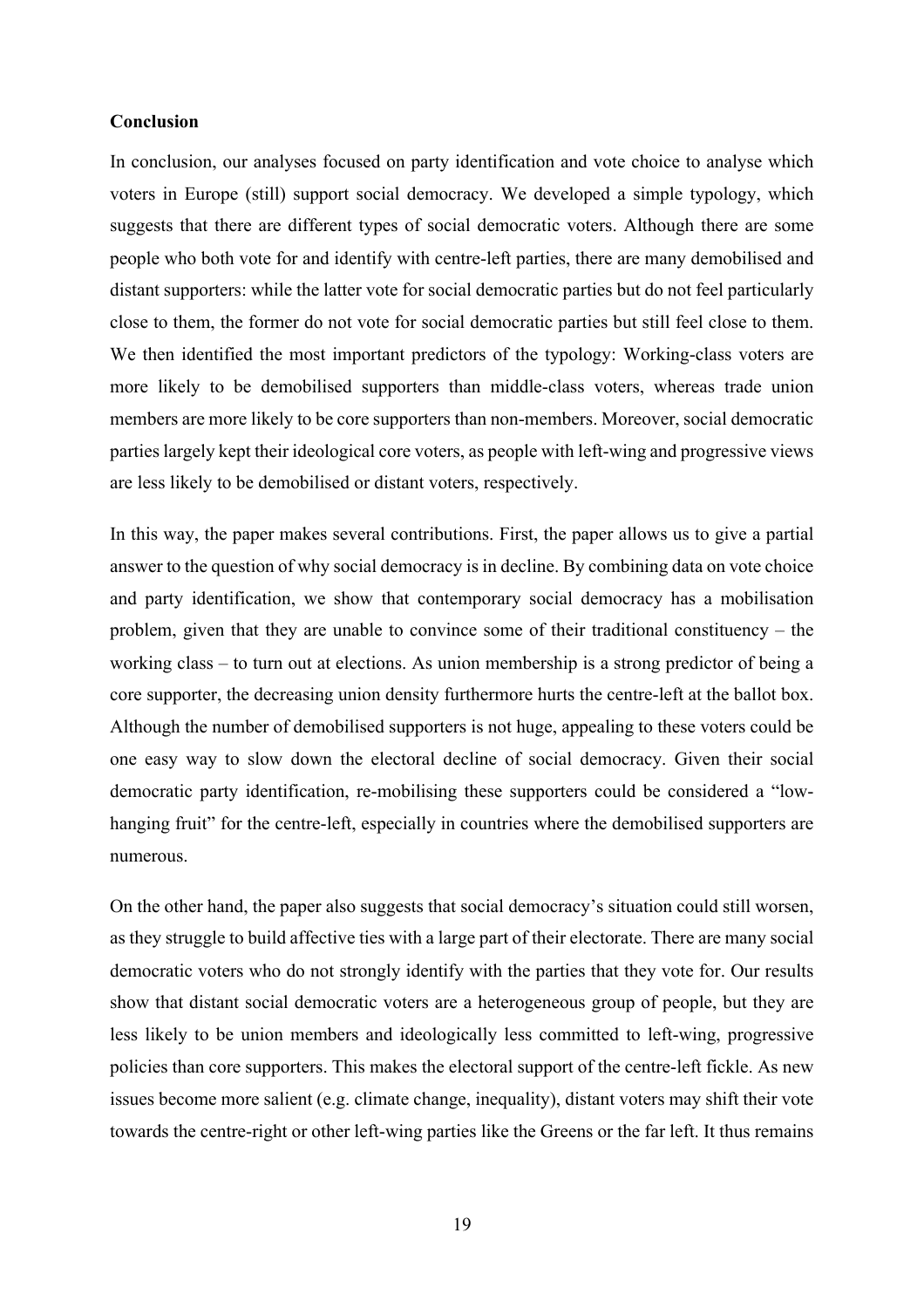a challenge for social democratic parties to build meaningful connections beyond vote choice with these distant supporters.

Finally, the increasing fragmentation of European party systems implies that our results also contribute to research on party politics more broadly. We argued that there is a theoretically important distinction between liking a party and voting for it, which is surprisingly understudied. The resulting typology could be applied to other party families, which would be valuable because, as our results indicate, different types of supporters have different characteristics. If we correctly identify the predictors of different parties' (core) supporters, we can better explain the fate of different parties across Europe. Parties that retain a large group of supporters who identify with them are better protected against the threat of decline. Studying the interaction of vote choice and party identification could thus help to better explain why some parties are resilient while others are not (Hobolt and De Vries, 2020).

Still, our research also has some limitations, which should be addressed in future research. First, we ignored the agency of parties. Parties can adopt different electoral strategies to appeal to different voters. Although some research suggests that voters pay less attention to party positions than commonly suggested (Adams et al., 2011, Fernández-Vázquez, 2018), it would be useful to analyse how party strategies influence the different kinds of supporters that (social democratic) parties attract. Second, although our paper highlights that some supporters do not turn out for social democracy anymore, we did not study the resulting voter flows in detail (but see Appendix E). This would require panel data, which should be used to zoom in on the transition between the different types of supporters that we identify as well as the transition towards other parties. Finally, there are other social organisations beyond trade unions that enable social democratic parties to tie voters to their cause. Given that parties' links to civil society are still important to stabilise the electorate (Martin et al., 2020), the ties of social democratic democracy to these organizations as well as social movements more generally should be studied more carefully. It remains an open question whether social democratic parties can find new ways of mobilisation that will allow them to remain a significant force in Europe's political landscape.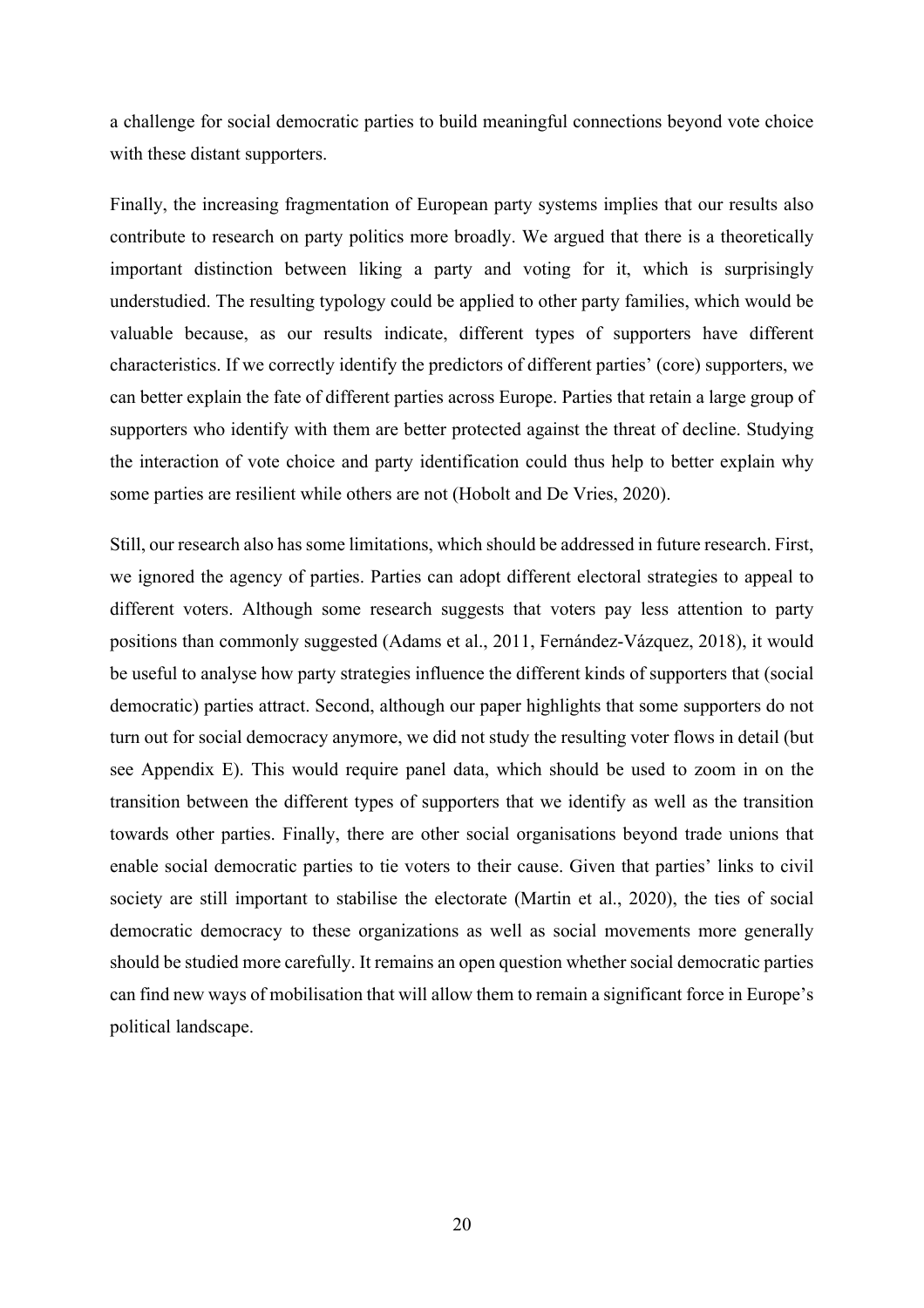## **Bibliography**

Abou-Chadi, Tarik, and Markus Wagner. 2019. "The electoral appeal of party strategies in post-industrial societies: When can the mainstream left succeed?" *Journal of Politics* 81(4): 1405–1419.

Abou-Chadi, Tarik, and Markus Wagner. 2020. "Electoral fortunes of social democratic parties: Do second dimension positions matter?" *Journal of European Public Policy* 27(2): 246–272.

Adams, James, Lawrence Ezrow, and Zeynep Somer-Topcu. 2011. "Is anybody listening? Evidence that voters do not respond to European parties' policy programmes". *American Journal of Political Science* 55:370–382.

Alexiadou, Despina. 2016. *Ideologues, Partisans, and Loyalists: Ministers and Policymaking in Parliamentary Cabinets*. Oxford: Oxford University Press.

Allern, Elin H, and Tim Bale. 2012. "Political parties and interest groups: Disentangling complex relationships". *Party Politics* 18(1): 7–25.

Arndt, Christoph. 2013. *The Electoral Consequences of Third Way Welfare State Reforms: Social Democracy's Transformation and Its Political Costs*. Amsterdam: Amsterdam University Press.

Arndt, Christoph, and Line Rennwald. 2016. "Union members at the polls in diverse trade union landscapes". *European Journal of Political Research* 55(4): 702–22.

Benedetto, Giacomo, Simon Hix, and Nicola Mastrorocco. 2020. "The rise and fall of social democracy, 1918–2017". *American Political Science Review* 114(3): 928–939.

Bovens, Mark, and Anchrit Wille. 2017. *Diploma Democracy: The Rise of Political Meritocracy*. Oxford, New York: Oxford University Press.

Bremer, Björn. 2018. "The Missing Left? Economic Crisis and the Programmatic Response of Social Democratic Parties in Europe". *Party Politics* 24(1): 23–38.

Bremer, Björn, and Sean McDaniel. 2020. "The ideational foundations of social democratic austerity in the context of the Great Recession". *Socio-Economic Review*. 18(2): 439–463.

Bürgisser, Reto, and Thomas Kurer. 2021. "Insider–Outsider Representation and Social Democratic Labor Market Policy". *Socio-Economic Review* 19(3): 1065–1094.

Campbell, Angus, Philip E. Converse, Warren E. Miller, and Donald E. Stokes. 1960. *The American Voter*. Chicago: University of Chicago Press.

Dalton, Russell J., Scott C. Flanagan, Paul Allen Beck, and James E. Alt, eds. 1984. *Electoral Change in Advanced Industrial Democracies: Realignment or dealignment?* Princeton, N.J: Princeton University Press.

Dalton, Russel J. and Martin Wattenberg. 2002. *Parties Without Partisans: Political Change in Advanced Industrial Democracies.* Oxford: Oxford University Press

det Vet, Benjamin, Poletti, Monica, Wauters, Bram. 2019. "The party (un)faithful: Explaining party members' defecting voting behavior in different contexts (Belgium and Britain)". *Party Politics* 25(5): 690–700.

Dinas, Elias. 2017. "The evolving role of party identification". In Kai Arzheimer, Jocelyn Evans, and Michael Lewis-Beck (eds.), *The Sage Handbook of Electoral Behaviour*. London: Sage, 265–286.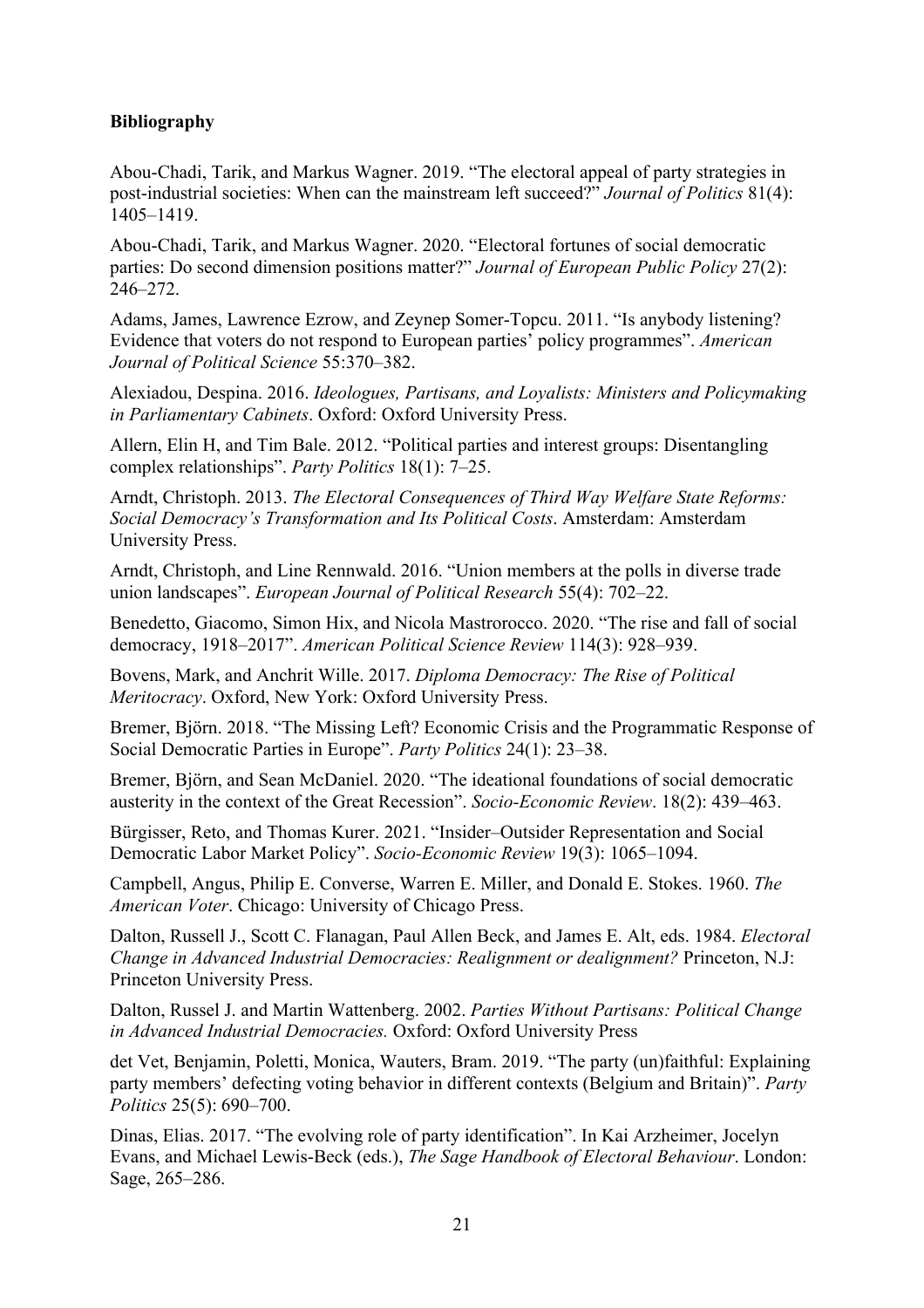Döring, Holger and Philip Manow. 2021. *Parliaments and governments database (ParlGov): Information on parties, elections and cabinets in modern democracies*. https://www.parlgov.org/

Ebbinghaus, Bernhard. 1995. "The Siamese twins: Citizenship rights, cleavage formation, and party-union relations in Western Europe". *International Review of Social History* 40(S3): 51– 89.

Esping-Andersen, Gøsta. 1985. *Politics Against Markets: The Social Democratic Road to Power*. Princeton: Princeton University Press.

Evans, Geoffrey, ed. 1999. *The End of Class Politics? Class Voting in Comparative Context*. New York: Oxford University Press.

Evans, Geoffrey, and James Tilley. 2017. *The New Politics of Class: The Political Exclusion of the British Working Class*. Oxford, New York: Oxford University Press.

Férnandez-Vazquez, Pablo. 2020. "Voter discounting of party campaign manifestos: An analysis of mainstream and niche parties in Western Europe, 1971–2011*.*" *Party Politics*. 2020;26(4):471-483.

Flavin, Patrick, and Benjamin Radcliff. 2011. "Labor union membership and voting across nations". *Electoral Studies* 30(4): 633–641.

Fox Piven, F. 1991. *Labor Parties in Post-Industrial Societies*. New York: Oxford University Press.

Garzia, Diego, Frederico Ferreira da Silva, and Andrea De Angelis. 2022. "Partisan dealignment and the personalisation of politics in West European parliamentary democracies, 1961–2018". *West European Politics* 45(2): 311–334.

Giddens, Anthony. 1998. *The Third Way: The Renewal of Social Democracy*. Polity Press.

Gingrich, Jane, and Silja Häusermann. 2015. "The decline of the working-class vote, the reconfiguration of the welfare support coalition and consequences for the welfare state". *Journal of European Social Policy* 25(1): 50–75.

Glyn, Andrew. ed. 2001. *Social Democracy in Neoliberal Times: The Left and Economic Policy since 1980*. Oxford: Oxford University Press.

Goldberg, Andreas C. 2020. "The Evolution of Cleavage Voting in Four Western Countries: Structural, Behavioural or Political Dealignment?" *European Journal of Political Research* 59(1): 69–90.

Green, Donald P. and Susanne Baltes. 2017. "Party identification: Meaning and Measurement". In Kai Arzheimer, Jocelyn Evans, and Michael Lewis-Beck (eds.), *The Sage Handbook of Electoral Behaviour*. London: Sage, 287–312.

Gumbrell-McCormick, Rebecca, and Richard Hyman. 2013. *Trade Unions in Western Europe: Hard Times, Hard Choices*. Oxford: Oxford University Press.

Häusermann, Silja. 2018. "Social democracy and the welfare state in context: The conditioning effect of institutional legacies and party competition". In Philip Manow, Bruno Palier, and Hanna Schwander, eds. *Welfare Democracy and Party Politics: Explaining Electoral Dynamics in Times of Changing Welfare Capitalism*. New York: Oxford University Press.

Häusermann, Silja. 2021. "Social democracy in competition: voting propensities and electoral trade-offs". Working paper.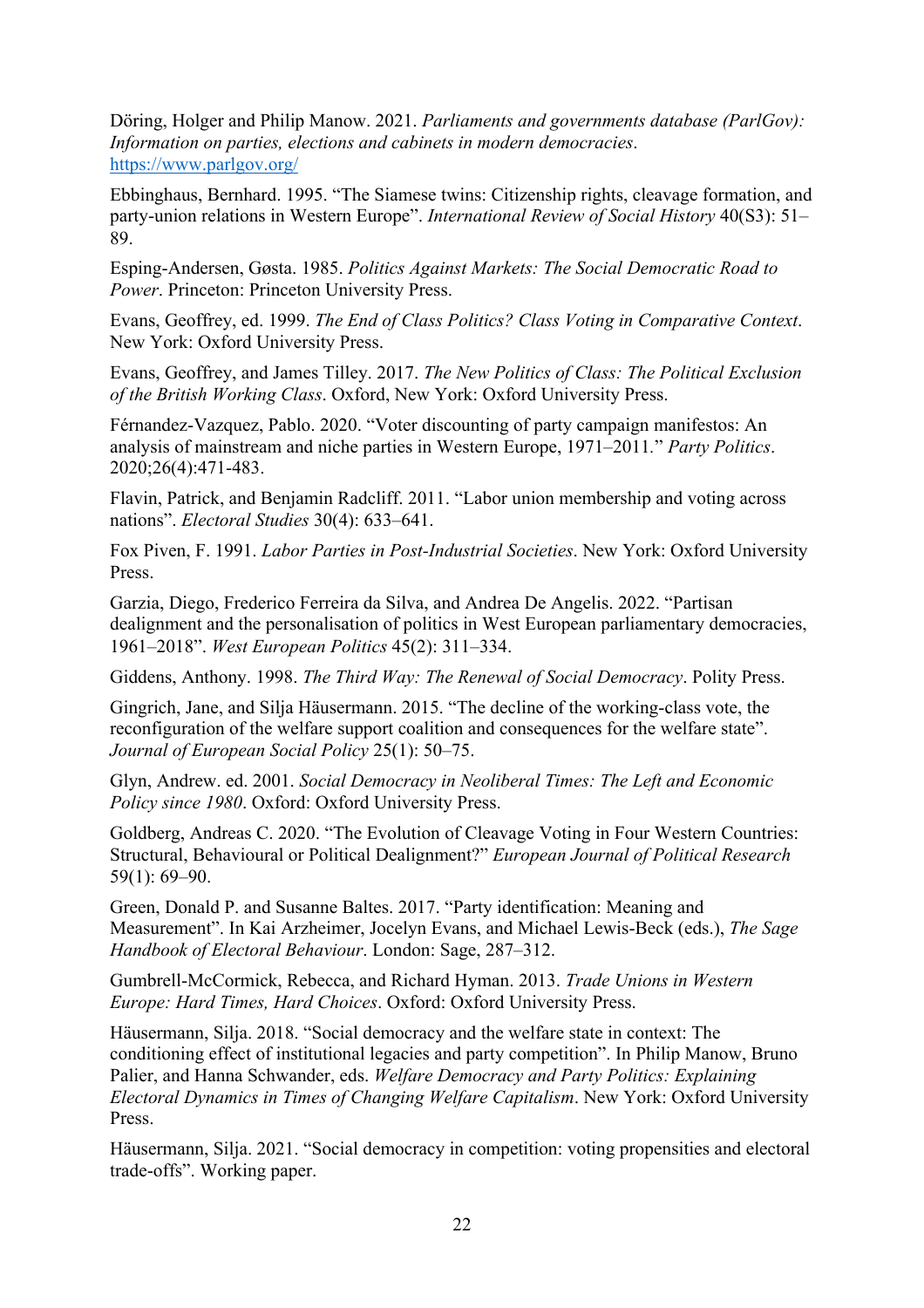Hillen, Sven and Steiner, Nils D. 2020. "The consequences of supply gaps in two-dimensional policy spaces for voter turnout and political support". *European Journal of Political Research*, 59(2): 331–353.

Hobolt, Sarah, and Catherine de Vries. 2020. *Political Entrepreneurs.* Princeton: Princeton University Press.

Horn, Alexander. 2021. "The asymmetric long-term electoral consequences of unpopular reforms: why retrenchment really is a losing game for left parties". *Journal of European Public Policy* 28(9): 1494–1517.

Karreth, Johannes, Jonathan T. Polk, and Christopher S. Allen. 2013. "Catchall or catch and release? The electoral consequences of social democratic parties' march to the middle in Western Europe". *Comparative Political Studies* 46(7): 791–822.

Katz, Richard S., and Peter Mair. 1995. "Changing models of party organization and party democracy the emergence of the cartel party". *Party Politics* 1(1): 5–28.

Kerrissey, Jasmine, and Evan Schofer. 2013. "Union membership and political participation in the United States". *Social Forces* 91(3): 895–928.

Kim, Sung Eun, and Yotam Margalit. 2017. "Informed preferences? The impact of unions on workers' policy views". *American Journal of Political Science* 61(3): 728–743.

Kitschelt, Herbert. 1994. *The Transformation of European Social Democracy*. Cambridge; New York: Cambridge University Press.

Kriesi, Hanspeter. 2010. "Restructuration of Partisan Politics and the Emergence of a New Cleavage Based on Values". *West European Politics* 33(3): 673–685.

Kriesi, Hanspeter, Edgar Grande, Romain Lachat, Martin Dolezal, Simon Bornschier, and Timotheos Frey. 2008. *West European Politics in the Age of Globalization*. Cambridge: Cambridge University Press.

Knutsen, Oddbjorn. 2006. *Class Voting in Western Europe*. Lanham: Lexington Books.

Korpi, Walter. 1983. *The Democratic Class Struggle*. London; Boston: Routledge & K. Paul.

Lavelle, Ashley. 2008. *The Death of Social Democracy: Political Consequences in the 21st Century*. Hampshire: Ashgate Pub. Company.

Lefkofridi, Zoe, Markus Wagner, and Willmann, Johanna E. 2014. Left-Authoritarians and Policy Representation in Western Europe: Electoral Choice across Ideological Dimensions. *West European Politics* 37(1): 65–90.

Loxbo, Karl, Jonas Hinnfors, Magnus Hagevi, Sofie Blombäck, and Marie Demker. 2021. "The Decline of Western European Social Democracy: Exploring the Transformed Link between Welfare State Generosity and the Electoral Strength of Social Democratic Parties, 1975–2014". *Party Politics* 27(3): 430–441.

Lutz, Georg and Lukas Lauener. 2020. "Measuring party affiliation". *FORS Guide No. 12*, Version 1.0. Lausanne: Swiss Centre of Expertise in the Social Sciences (FORS).

Manza, Jeff, and Clem Brooks. 1999. *Social Cleavages and Political Change: Voter Alignments and U.S. Party Coalitions*. Oxford: Oxford University Press Oxford.

Martin Nick, Sarah de Lange, and Wouter van der Brug. 2020. "Holding on to voters in volatile times: Bonding voters through party links with civil society". *Party Politics*. Online first.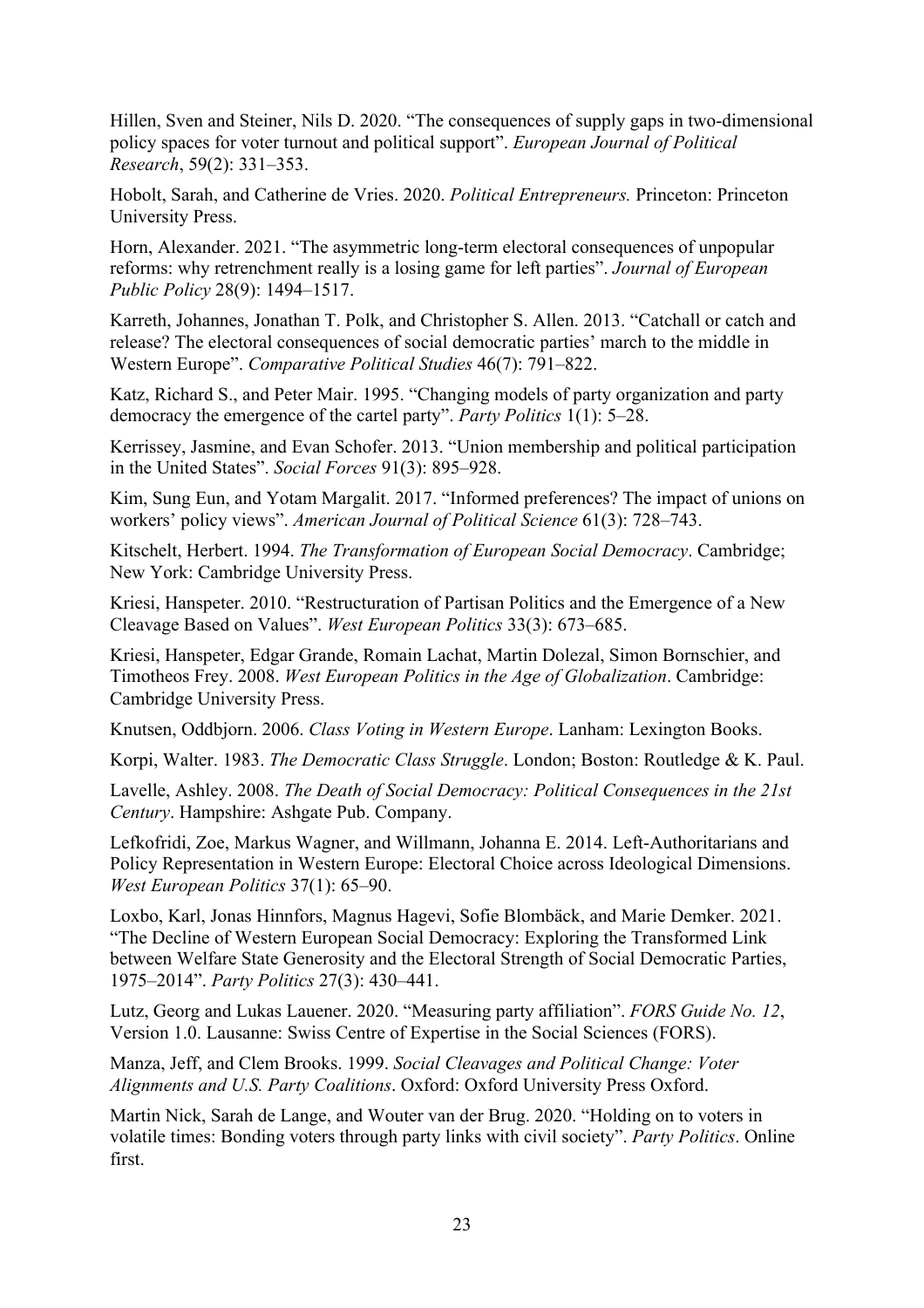Merkel, Wolfgang, Alexander Petring, Christian Henkes, and Christoph Egle. 2008. *Social Democracy in Power: The Capacity to Reform*. London: Routledge.

Moschonas, Gerassimos. 2002. *In the Name of Social Democracy - The Great Transformation: 1945 to the Present*. London; New York, NY: Verso.

Mosimann, Nadja and Jonas Pontusson. 2017. "Solidaristic Unionism and Support for Redistribution in Contemporary Europe". *World Politics* 69 (3): 448–492.

Mudge, Stephanie. 2018. *Leftism Reinvented: Western Parties from Socialism to Neoliberalism*. Cambridge, MA: Harvard University Press.

Oesch, Daniel. 2006. *Redrawing the Class Map*. London: Palgrave Macmillan UK.

Oesch, Daniel, and Line Rennwald. 2018. "Electoral competition in Europe's new tripolar political space: Class voting for the left, centre-right and radical right". *European Journal of Political Research* 57(4): 783–807.

O'Grady, Tom. 2019. "Careerists versus coal-miners: Welfare reforms and the substantive representation of social groups in the British Labour Party". *Comparative Political Studies*  52(4): 544-578.

Piazza, James. 2001. "De-Linking labor unions and social democratic parties under Globalization". *Party Politics* 7(4): 413–435.

Polk, Jonathan and Ann-Kristin Kölln. 2018. Electoral infidelity: Why party members cast defecting votes". *European Journal of Political Research* 57(2): 539–560.

Pontusson, Jonas. 1995. "Explaining the decline of European social democracy: The role of structural economic change". *World Politics* 47(4): 495–533.

———. 2013. "Unionization, inequality and redistribution". *British Journal of Industrial Relations* 51(4): 797–825.

Przeworski, Adam and John D. Sprague. 1986. *Paper Stones: A History of Electoral Socialism*. Chicago: University of Chicago Press.

Rennwald, Line. 2020. *Social Democratic Parties and the Working Class: New Voting Patterns*. Palgrave MacMillan.

Rennwald, Line, and Geoffrey Evans. 2014. "When supply creates demand: Social democratic party strategies and the evolution of class voting". *West European Politics* 37(5): 1108–1135.

Rennwald, Line and Jonas Pontusson. 2021. "Paper stones revisited: Class voting, unionization and the electoral decline of the mainstream left". *Perspectives on Politics* 19(1): 36–54.

Rosenfeld, Jake. 2014. *What Unions No Longer Do.* Cambridge, MA: Harvard University Press.

Rueda, David. 2007. *Social Democracy Inside Out: Partisanship and Labor Market Policy in Industrialized Democracies*. Oxford; New York, NY: Oxford University Press.

Schäfer, Armin. 2015. *Der Verlust politischer Gleichheit. Warum die sinkende Wahlbeteiligung der Demokratie schadet*. Frankfurt a.M.: Campus.

Schwander, Hanna, and Philip Manow. 2017. "Modernize and die'? German social democracy and the electoral consequences of the Agenda 2010". *Socio-Economic Review* 15(1): 117–134.